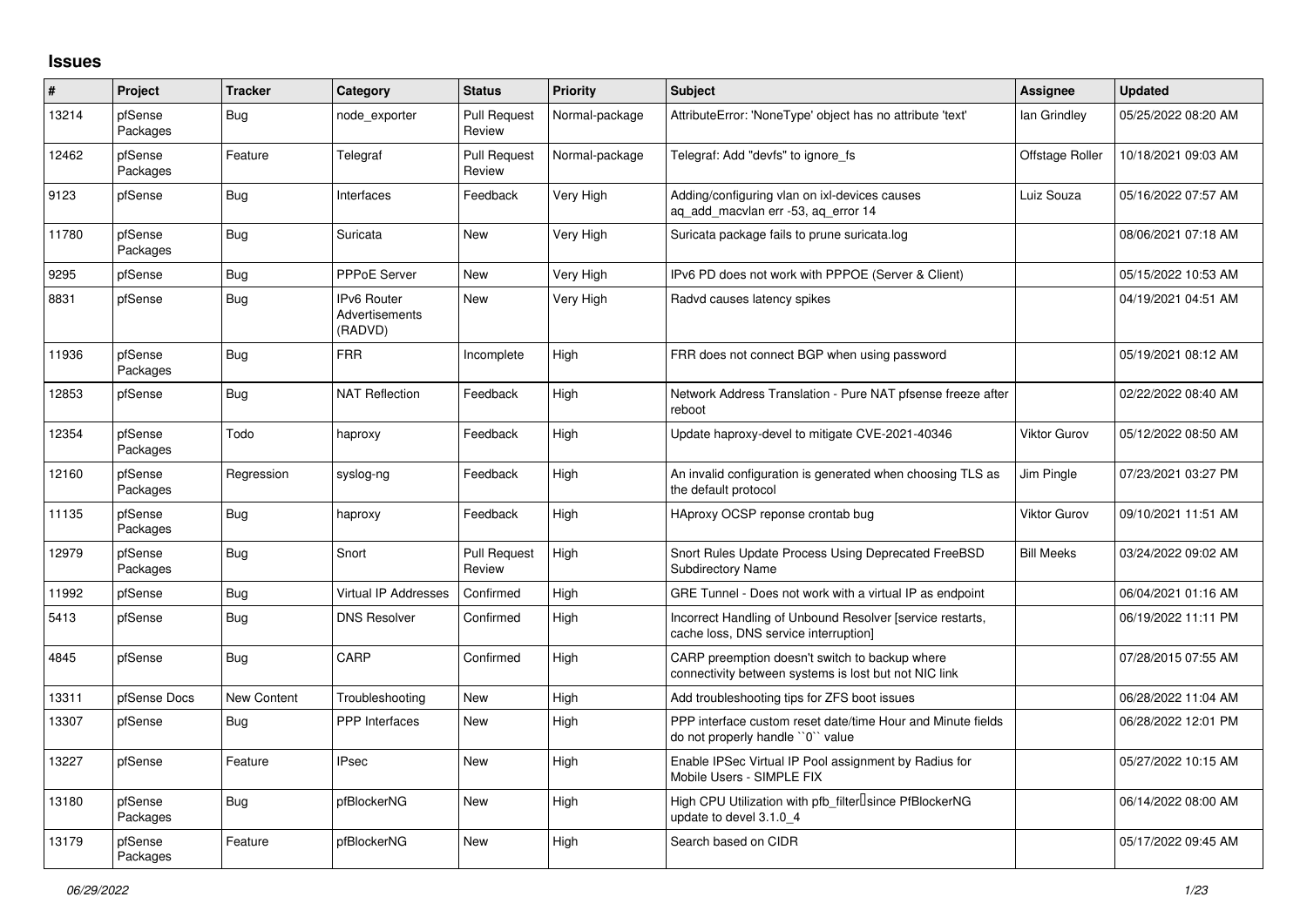| ∦     | Project             | <b>Tracker</b> | Category           | <b>Status</b> | <b>Priority</b> | <b>Subject</b>                                                                                                                                                                | <b>Assignee</b>       | <b>Updated</b>      |
|-------|---------------------|----------------|--------------------|---------------|-----------------|-------------------------------------------------------------------------------------------------------------------------------------------------------------------------------|-----------------------|---------------------|
| 12932 | pfSense<br>Packages | Feature        | pfBlockerNG        | New           | High            | pfblockerng per user whitelist                                                                                                                                                |                       | 03/11/2022 11:08 AM |
| 12746 | pfSense             | Feature        | Interfaces         | New           | High            | <b>IPoE</b> feature for WAN interface                                                                                                                                         |                       | 02/01/2022 01:42 AM |
| 12732 | pfSense<br>Packages | Bug            | squidguard         | New           | High            | Squid https filtering squidguard acl target list - erratic<br>behaviour                                                                                                       |                       | 01/26/2022 09:11 AM |
| 12632 | pfSense             | Bug            | Gateways           | New           | High            | Assigning a /30 WAN IP address at the console does not<br>save the gateway correctly                                                                                          |                       | 06/28/2022 12:01 PM |
| 12608 | pfSense<br>Packages | Bug            | WireGuard          | New           | High            | WireGuard tunnels monitored by dpinger causing system to<br>stop routing completely in certain situations                                                                     | Christian<br>McDonald | 12/16/2021 03:14 PM |
| 12607 | pfSense Plus        | Bug            | Hardware / Drivers | New           | High            | Instability with Snort Inline with AWS Instances                                                                                                                              |                       | 01/10/2022 09:03 PM |
| 12520 | pfSense<br>Packages | Feature        | Squid              | New           | High            | [Squid] - Allow or Deny Mappings from IP/Host/GeoIP<br>sources                                                                                                                |                       | 11/12/2021 02:13 PM |
| 11572 | pfSense<br>Packages | <b>Bug</b>     | pfBlockerNG        | New           | High            | Auto created firewall rules have IPv4 as protocol only - even<br>for IPv6 lists.                                                                                              |                       | 06/25/2022 10:59 AM |
| 11563 | pfSense<br>Packages | Bug            | <b>BIND</b>        | New           | High            | BIND GUI writes TXT records > 255 characters                                                                                                                                  |                       | 02/27/2021 07:11 AM |
| 11534 | pfSense<br>Packages | Regression     | FreeRADIUS         | New           | High            | FreeRADIUS EAP anonymous connection forbidden<br>out-of-tunnel                                                                                                                |                       | 07/14/2021 02:32 AM |
| 11158 | pfSense<br>Packages | Bug            | <b>FRR</b>         | New           | High            | <b>FRR Prefix Lists</b>                                                                                                                                                       |                       | 12/30/2020 04:55 PM |
| 10760 | pfSense<br>Packages | <b>Bug</b>     | <b>BIND</b>        | New           | High            | pfSense BIND 9.14.12 server terminates due to assertion<br>failure                                                                                                            |                       | 07/11/2020 04:53 PM |
| 10252 | pfSense<br>Packages | Bug            | pfBlockerNG        | New           | High            | pfblockerng-devel                                                                                                                                                             |                       | 02/11/2020 05:18 PM |
| 9724  | pfSense<br>Packages | Bug            | pfBlockerNG        | New           | High            | pfblockerng-firewall-filter-service-will-not-start                                                                                                                            |                       | 09/05/2019 06:32 AM |
| 9136  | pfSense             | Bug            | DHCP (IPv6)        | New           | High            | IPv6 Tracking Interfaces Lose IPv6 Address in Certain Cases                                                                                                                   |                       | 04/21/2022 12:39 PM |
| 9046  | pfSense<br>Packages | Feature        | Telegraf           | New           | High            | telegraf feature request                                                                                                                                                      |                       | 02/18/2019 03:38 PM |
| 8964  | pfSense             | <b>Bug</b>     | <b>IPsec</b>       | New           | High            | IPsec async cryptography advanced setting - TCP traffic not<br>passing through                                                                                                | Luiz Souza            | 12/08/2020 12:09 PM |
| 8513  | pfSense<br>Packages | Bug            | FreeRADIUS         | New           | High            | Freeradius 3.x Idap problem                                                                                                                                                   |                       | 02/18/2019 05:22 PM |
| 8438  | pfSense<br>Packages | Bug            | haproxy            | New           | High            | haproxy: can't use ACL for cert with http-response actions                                                                                                                    |                       | 05/24/2018 01:12 PM |
| 8158  | pfSense             | Bug            | Interfaces         | New           | High            | IPv6 Track Interface issue with more than one WAN-Gateway<br>and a number of internal interfaces at least track interface<br>from one interface does not work on regular base |                       | 12/03/2017 09:00 AM |
| 8089  | pfSense             | <b>Bug</b>     | Interfaces         | New           | High            | VLAN page breaks after config restore to new hardware.                                                                                                                        |                       | 11/21/2017 01:38 PM |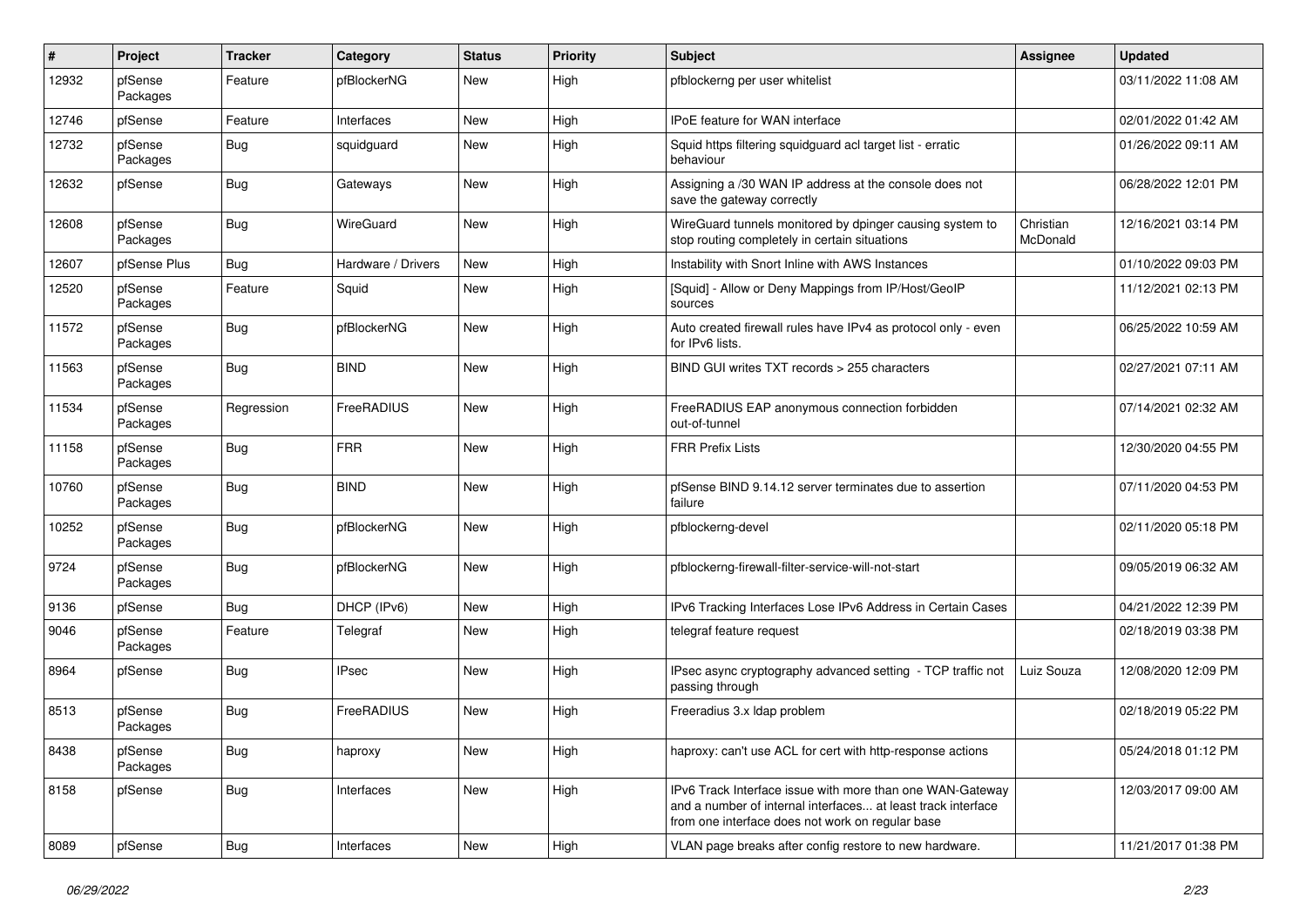| $\#$  | Project             | <b>Tracker</b>     | Category                        | <b>Status</b> | <b>Priority</b> | <b>Subject</b>                                                                                                                           | <b>Assignee</b>       | <b>Updated</b>      |
|-------|---------------------|--------------------|---------------------------------|---------------|-----------------|------------------------------------------------------------------------------------------------------------------------------------------|-----------------------|---------------------|
| 8050  | pfSense             | Bug                | Interfaces                      | New           | High            | Enabling bridge while interfaces have link freezes console                                                                               |                       | 11/03/2017 04:38 PM |
| 7730  | pfSense             | <b>Bug</b>         | Interfaces                      | New           | High            | 2.3.4_1 greX: loop detected when hit save on filter rules or<br>interfaces                                                               |                       | 07/27/2017 08:16 AM |
| 7521  | pfSense             | Feature            | Package System                  | New           | High            | Package Updates via Mirror                                                                                                               |                       | 05/04/2017 08:21 PM |
| 7388  | pfSense<br>Packages | Bug                | Suricata                        | New           | High            | Suricata does not property recognize MTU for PPPOE<br>interfaces                                                                         |                       | 03/15/2017 05:17 AM |
| 6988  | pfSense<br>Packages | <b>Bug</b>         | Snort                           | New           | High            | SNORT Package PHP memory error                                                                                                           |                       | 06/28/2018 10:00 PM |
| 5355  | pfSense             | <b>Bug</b>         | <b>IPsec</b>                    | New           | High            | on Dynamic WAN IP (DHCP Client) it takes 10 minutes<br>before Phase1 reconnects                                                          |                       | 07/08/2016 10:29 PM |
| 12878 | pfSense             | Bug                | <b>Traffic Shaper</b><br>(ALTQ) | Incomplete    | Normal          | Traffic shaping by interface, route queue bandwidth inbound,<br>out by a large factor.                                                   |                       | 06/06/2022 07:03 AM |
| 12740 | pfSense             | <b>Bug</b>         | FreeBSD                         | Incomplete    | Normal          | panic: esp_input_cb: Unexpected address family                                                                                           |                       | 01/27/2022 01:19 PM |
| 12705 | pfSense             | Bug                | <b>IPsec</b>                    | Incomplete    | Normal          | ECDSA certificate does not work for IPSec VPN phase 1                                                                                    |                       | 01/24/2022 03:22 PM |
| 8882  | pfSense             | Bug                | Interfaces                      | Incomplete    | Normal          | Interface assignments lost on reboot                                                                                                     |                       | 02/17/2022 02:24 PM |
| 7286  | pfSense             | <b>Bug</b>         | OpenVPN                         | Incomplete    | Normal          | OpenVPN client is unreliable when you have multiple tunnels                                                                              |                       | 08/19/2019 03:28 PM |
| 13317 | pfSense             | <b>Bug</b>         | PHP Interpreter                 | Feedback      | Normal          | `array_filter`` PHP Errors in ``interfaces.inc``                                                                                         | Reid Linnemann        | 06/29/2022 08:06 AM |
| 13316 | pfSense             | Regression         | <b>Operating System</b>         | Feedback      | Normal          | 'vmstat-m'' value for "temp" is accounted for incorrectly,<br>resulting in underflows                                                    | Mateusz Guzik         | 06/29/2022 10:01 AM |
| 13310 | pfSense             | Bug                | Rules / NAT                     | Feedback      | Normal          | Each line in the NPt destination IPv6 prefix list also contains<br>the network of the previous line when multiple choices are<br>present | Jim Pingle            | 06/28/2022 12:01 PM |
| 13309 | pfSense<br>Packages | Bug                | Cron                            | Feedback      | Normal          | Cron validation prevents special strings such as @reboot                                                                                 | Jim Pingle            | 06/28/2022 08:22 AM |
| 13290 | pfSense             | Regression         | <b>Captive Portal</b>           | Feedback      | Normal          | My PfSense version 2.7 is returning the error "dummynet bad<br>switch 21" every time I activate my Captive Portals (7).                  |                       | 06/27/2022 10:19 PM |
| 13261 | pfSense<br>Packages | <b>Bug</b>         | sudo                            | Feedback      | Normal          | Input validation rejects empty "sudo" command list, but GUI<br>text says it can be empty                                                 | Christopher<br>Cope   | 06/27/2022 07:19 AM |
| 13233 | pfSense Plus        | Bug                | OpenVPN                         | Feedback      | Normal          | OpenVPN DCO connection fails with Auth Digest Algorithm<br>set to SHA512                                                                 |                       | 05/31/2022 03:39 PM |
| 13229 | pfSense Docs        | Todo               | <b>Captive Portal</b>           | Feedback      | Normal          | Update documentation for IPFW to PF transition for Limiters<br>and Captive Portal                                                        | Jim Pingle            | 05/27/2022 03:04 PM |
| 13223 | pfSense Docs        | <b>New Content</b> | Routing / Gateways              | Feedback      | Normal          | Document new gateway state killing behavior                                                                                              | Jim Pingle            | 05/27/2022 01:59 PM |
| 13211 | pfSense Docs        | New Content        | OpenVPN                         | Feedback      | Normal          | OpenVPN DCO Documentation                                                                                                                | Jim Pingle            | 06/15/2022 10:42 AM |
| 13205 | pfSense Docs        | New Content        | Backup / Restore                | Feedback      | Normal          | ZFS Boot Environment documentation                                                                                                       | Christian<br>McDonald | 05/31/2022 10:55 AM |
| 13115 | pfSense<br>Packages | Bug                | WireGuard                       | Feedback      | Normal          | WireGuard panic due to KBI changes in<br>'udp_tun_func_t()'"                                                                             | Christian<br>McDonald | 05/15/2022 10:47 AM |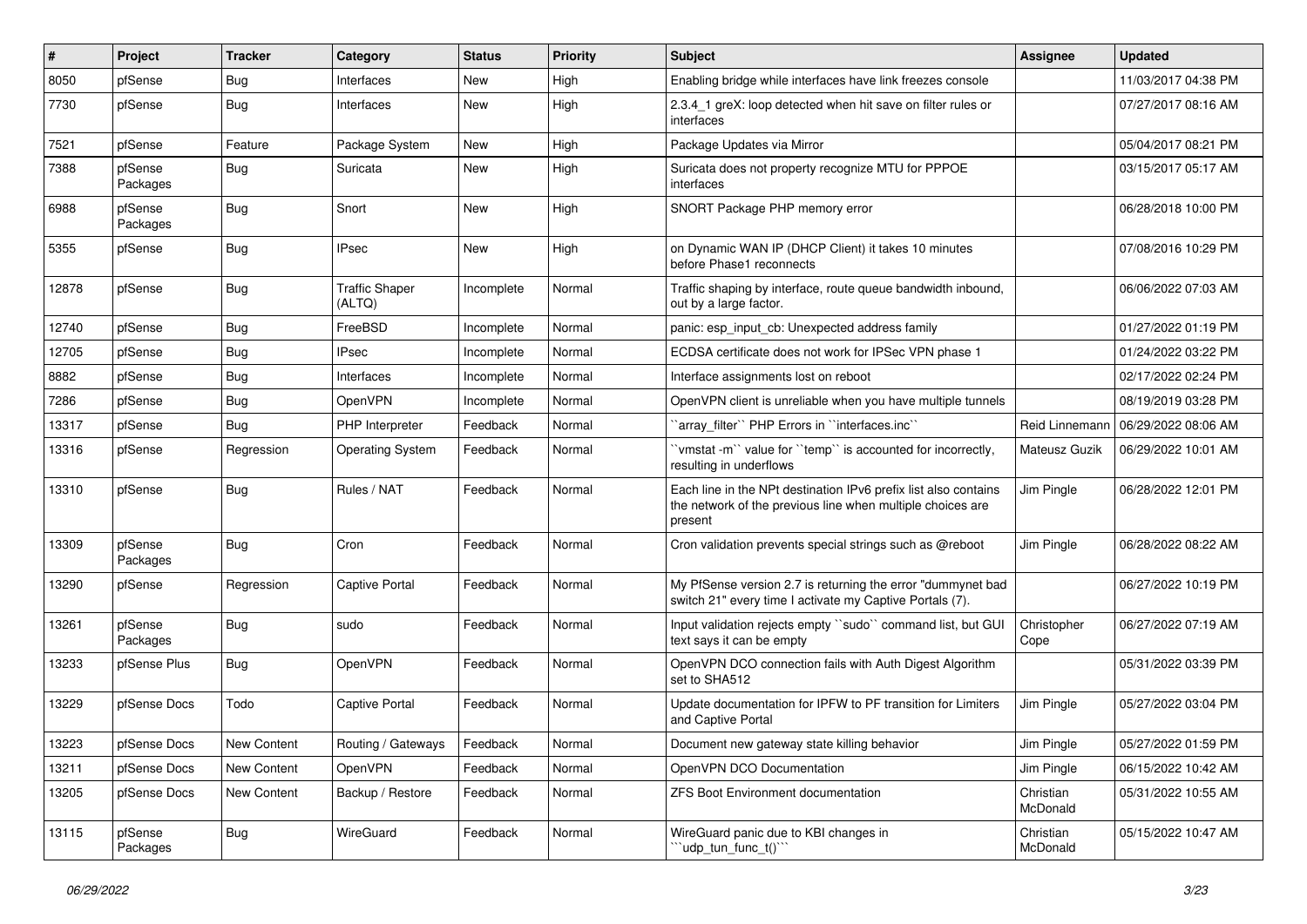| #     | Project             | <b>Tracker</b> | Category                            | <b>Status</b> | <b>Priority</b> | Subject                                                                                                                                                                  | Assignee            | <b>Updated</b>      |
|-------|---------------------|----------------|-------------------------------------|---------------|-----------------|--------------------------------------------------------------------------------------------------------------------------------------------------------------------------|---------------------|---------------------|
| 13114 | pfSense<br>Packages | <b>Bug</b>     | <b>BIND</b>                         | Feedback      | Normal          | BIND calls rndc in rc stop when named is not running                                                                                                                     | <b>Stuart Wyatt</b> | 05/04/2022 12:41 PM |
| 13096 | pfSense<br>Packages | Feature        | Snort                               | Feedback      | Normal          | Improve robustness of Snort Rules Update Log size limitation<br>logic                                                                                                    | <b>Bill Meeks</b>   | 04/25/2022 12:22 PM |
| 13095 | pfSense<br>Packages | <b>Bug</b>     | Snort                               | Feedback      | Normal          | Snort VRT change in Shared Object Rules path name results<br>in failure to extract and update Snort Shared Object Rules<br>when enabled                                  | <b>Bill Meeks</b>   | 04/25/2022 12:22 PM |
| 13034 | pfSense<br>Packages | Bug            | Zabbix                              | Feedback      | Normal          | Zabbix6 Agent and Proxy fail to set the PSK from the web<br>GUI in its conf files                                                                                        | Viktor Gurov        | 04/06/2022 11:59 AM |
| 13022 | pfSense<br>Packages | <b>Bug</b>     | haproxy                             | Feedback      | Normal          | HAProxy - Sub Frontends ignore Client verification CA<br>certificates                                                                                                    |                     | 04/06/2022 12:55 PM |
| 13002 | pfSense<br>Packages | Regression     | <b>BIND</b>                         | Feedback      | Normal          | BIND 9.16_13 could not find existing DNSSEC keys at<br>/cf/named/etc/namedb/keys due to directory change                                                                 | Viktor Gurov        | 03/31/2022 12:14 PM |
| 12980 | pfSense Docs        | Todo           | OpenVPN                             | Feedback      | Normal          | Add warnings against OpenVPN Shared Key mode                                                                                                                             | Jim Pingle          | 03/24/2022 02:11 PM |
| 12963 | pfSense<br>Packages | Feature        | Nmap                                | Feedback      | Normal          | Run nmap scans in the background                                                                                                                                         | Jim Pingle          | 06/06/2022 06:55 PM |
| 12959 | pfSense             | <b>Bug</b>     | DHCP (IPv4)                         | Feedback      | Normal          | dhcplease process wrongly update host file if client-hostname<br>is empty                                                                                                |                     | 03/28/2022 10:26 AM |
| 12951 | pfSense<br>Packages | <b>Bug</b>     | <b>FRR</b>                          | Feedback      | Normal          | FRR cannot remove IPv6 routes                                                                                                                                            |                     | 03/22/2022 09:24 PM |
| 12926 | pfSense             | <b>Bug</b>     | Interfaces                          | Feedback      | Normal          | Changing LAGG type on CARP interfaces makes VIPs go to<br>an "init" State                                                                                                |                     | 03/10/2022 10:52 AM |
| 12907 | pfSense<br>Packages | Bug            | <b>PIMD</b>                         | Feedback      | Normal          | PIMD: Nonexistent interfaces should be hidden/disabled in<br>pimd.conf before bringing up the service                                                                    |                     | 03/07/2022 03:51 PM |
| 12882 | pfSense<br>Packages | Feature        | pfBlockerNG                         | Feedback      | Normal          | Add the option to specify CURLOPT_INTERFACE in<br>pfBlockerNG IPv4/IPv6 lists                                                                                            |                     | 03/24/2022 11:16 AM |
| 12877 | pfSense             | <b>Bug</b>     | <b>Dynamic DNS</b>                  | Feedback      | Normal          | Cloudflare DynDNS fails to update more than two addresses                                                                                                                |                     | 05/29/2022 06:56 PM |
| 12869 | pfSense<br>Packages | Bug            | <b>BIND</b>                         | Feedback      | Normal          | Bind DNS Package AAAA filtering Broken on new ZFS<br>Installs                                                                                                            | Viktor Gurov        | 03/09/2022 12:38 PM |
| 12865 | pfSense<br>Packages | Todo           | <b>RRD Summary</b>                  | Feedback      | Normal          | <b>RRD Summary improvements</b>                                                                                                                                          | <b>Viktor Gurov</b> | 03/04/2022 12:20 PM |
| 12829 | pfSense             | <b>Bug</b>     | <b>Traffic Shaper</b><br>(Limiters) | Feedback      | Normal          | Dummynet kernel module fails to load after upgrade.                                                                                                                      |                     | 03/17/2022 09:26 AM |
| 12742 | pfSense<br>Packages | <b>Bug</b>     | FreeRADIUS                          | Feedback      | Normal          | freeRADIUS virtual-server-default: modules dailycounter,<br>monthlycounter, noreset counter, expire on login in authorize<br>section prevent virtual server from loading |                     | 03/01/2022 12:45 PM |
| 12706 | pfSense<br>Packages | <b>Bug</b>     | pfBlockerNG                         | Feedback      | Normal          | pfBlockerNG and unbound does not work after switching /var<br>to RAM disk                                                                                                | <b>Viktor Gurov</b> | 03/24/2022 10:47 AM |
| 12683 | pfSense<br>Packages | <b>Bug</b>     | Snort                               | Feedback      | Normal          | snort_get_vpns_list() does not include OpenVPN CSO                                                                                                                       | <b>Viktor Gurov</b> | 02/15/2022 10:47 AM |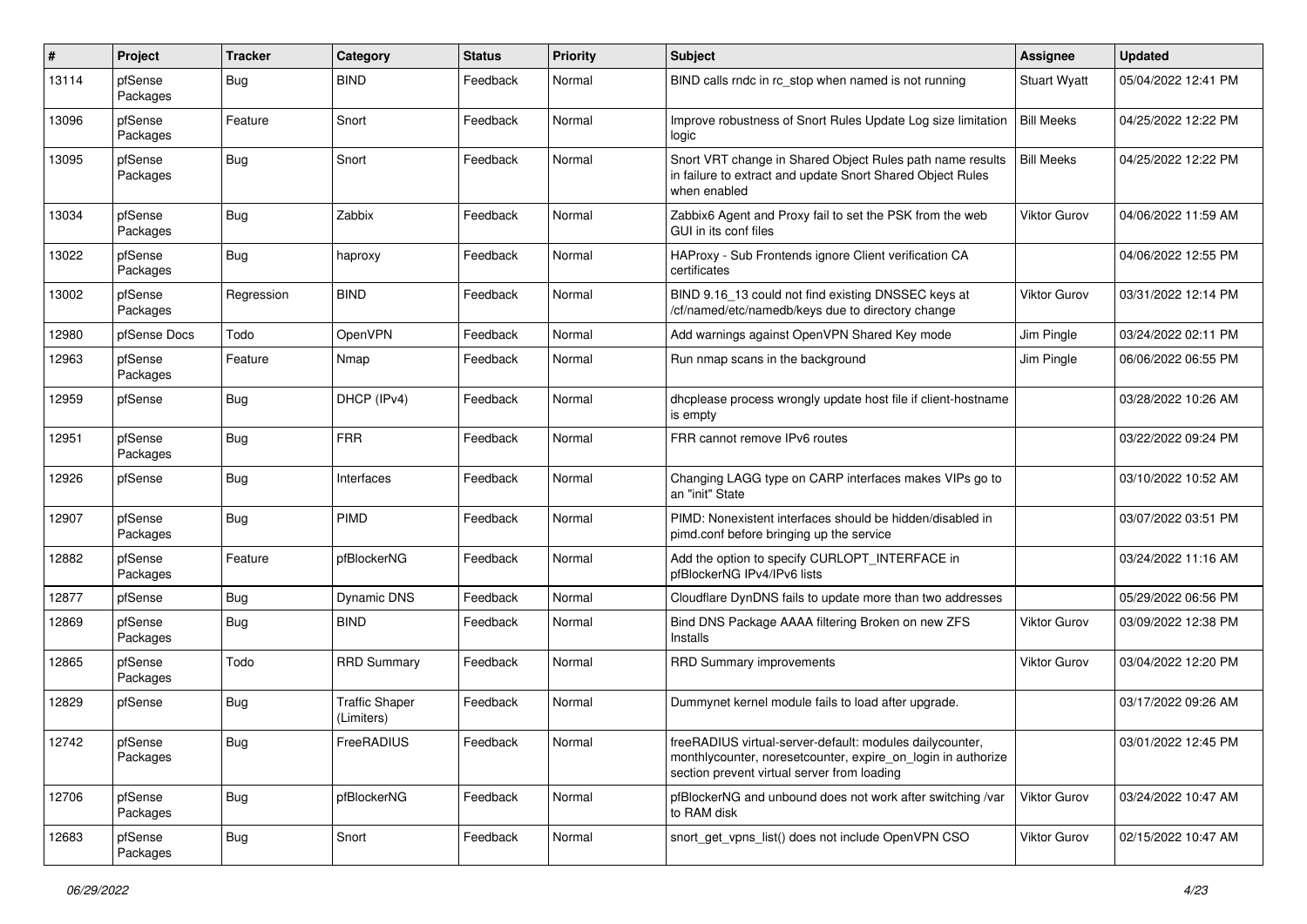| #     | Project             | <b>Tracker</b> | Category                    | <b>Status</b> | <b>Priority</b> | Subject                                                                                       | <b>Assignee</b>     | <b>Updated</b>      |
|-------|---------------------|----------------|-----------------------------|---------------|-----------------|-----------------------------------------------------------------------------------------------|---------------------|---------------------|
| 12653 | pfSense<br>Packages | Regression     | <b>FRR</b>                  | Feedback      | Normal          | RIP related startup error                                                                     | Viktor Gurov        | 12/30/2021 08:37 AM |
| 12643 | pfSense<br>Packages | Regression     | Suricata                    | Feedback      | Normal          | Rule categories are cleared after clicking the save button on<br>the Global Settings page     |                     | 12/30/2021 03:44 AM |
| 12547 | pfSense             | <b>Bug</b>     | <b>Operating System</b>     | Feedback      | Normal          | unsheduled system reboot/crash                                                                | Mateusz Guzik       | 12/01/2021 01:20 PM |
| 12543 | pfSense             | Bug            | Web Interface               | Feedback      | Normal          | Deleteing a Outbound NAT rule gave me an empty rule and<br>displayed php error in UI.         |                     | 02/14/2022 04:36 AM |
| 12506 | pfSense<br>Packages | <b>Bug</b>     | Suricata                    | Feedback      | Normal          | Only selected instance is restarted on suppress list change                                   | <b>Viktor Gurov</b> | 12/01/2021 04:43 AM |
| 12475 | pfSense<br>Packages | <b>Bug</b>     | OpenVPN Client<br>Export    | Feedback      | Normal          | OpenVPN Client Export does not show certificate without<br>private key                        | Jim Pingle          | 02/17/2022 08:24 AM |
| 12423 | pfSense<br>Packages | Bug            | pfBlockerNG                 | Feedback      | Normal          | Dashboard shows "SQLite database missing, Force Reload<br>DNSBL to recover!"                  |                     | 12/31/2021 01:06 PM |
| 12414 | pfSense<br>Packages | Bug            | pfBlockerNG                 | Feedback      | Normal          | DNSBL SafeSearch page displays input validation error if<br>DoH / DoT blocking is not enabled |                     | 12/30/2021 02:49 PM |
| 12351 | pfSense<br>Packages | Todo           | pfBlockerNG                 | Feedback      | Normal          | Remove non-functional feeds                                                                   | Viktor Gurov        | 02/04/2022 02:29 PM |
| 12330 | pfSense<br>Packages | Bug            | pfBlockerNG                 | Feedback      | Normal          | pfBlockerNG devel creating invalid NAT rules on boot                                          |                     | 04/21/2022 12:40 PM |
| 12322 | pfSense<br>Packages | <b>Bug</b>     | Suricata                    | Feedback      | Normal          | Suricata creates invalid HOME_NET entries                                                     | Viktor Gurov        | 09/10/2021 11:42 AM |
| 12292 | pfSense<br>Packages | Feature        | Suricata                    | Feedback      | Normal          | GeoIP look on the Alerts, Blocked and Files pages                                             | Viktor Gurov        | 08/23/2021 08:16 AM |
| 12278 | pfSense<br>Packages | Regression     | Zabbix                      | Feedback      | Normal          | Invalid plugin certificates() function name                                                   | Viktor Gurov        | 08/19/2021 05:52 AM |
| 12258 | pfSense<br>Packages | <b>Bug</b>     | WireGuard                   | Feedback      | Normal          | Copy key buttons only work in HTTPS mode                                                      |                     | 02/03/2022 04:57 AM |
| 12215 | pfSense             | Regression     | OpenVPN                     | Feedback      | Normal          | OpenVPN does not resync when running on a gateway group                                       |                     | 12/22/2021 05:49 AM |
| 12206 | pfSense<br>Packages | <b>Bug</b>     | <b>NET-SNMP</b>             | Feedback      | Normal          | Certificate Manager page doesn't show Net-SNMP used<br>certificates                           | Viktor Gurov        | 12/30/2021 09:40 AM |
| 12167 | pfSense<br>Packages | Bug            | <b>FRR</b>                  | Feedback      | Normal          | BGP TCP setkey not set if neighbor is in peer group                                           | Viktor Gurov        | 09/16/2021 09:38 AM |
| 12114 | pfSense<br>Packages | Bug            | syslog-ng                   | Feedback      | Normal          | syslog-ng only binds to the last specified interface                                          |                     | 04/21/2022 12:40 PM |
| 12073 | pfSense<br>Packages | <b>Bug</b>     | NET-SNMP                    | Feedback      | Normal          | netsnmptrapd.conf syntax is wrong                                                             |                     | 04/21/2022 12:40 PM |
| 12055 | pfSense             | Feature        | <b>Virtual IP Addresses</b> | Feedback      | Normal          | Option to disable XMLRPC Sync for Loopback Virtual IPs                                        |                     | 06/18/2021 09:05 AM |
| 12036 | pfSense<br>Packages | <b>Bug</b>     | Zabbix                      | Feedback      | Normal          | Certificate Manager page do not show Zabbix used<br>certificates                              | <b>Viktor Gurov</b> | 07/15/2021 11:46 AM |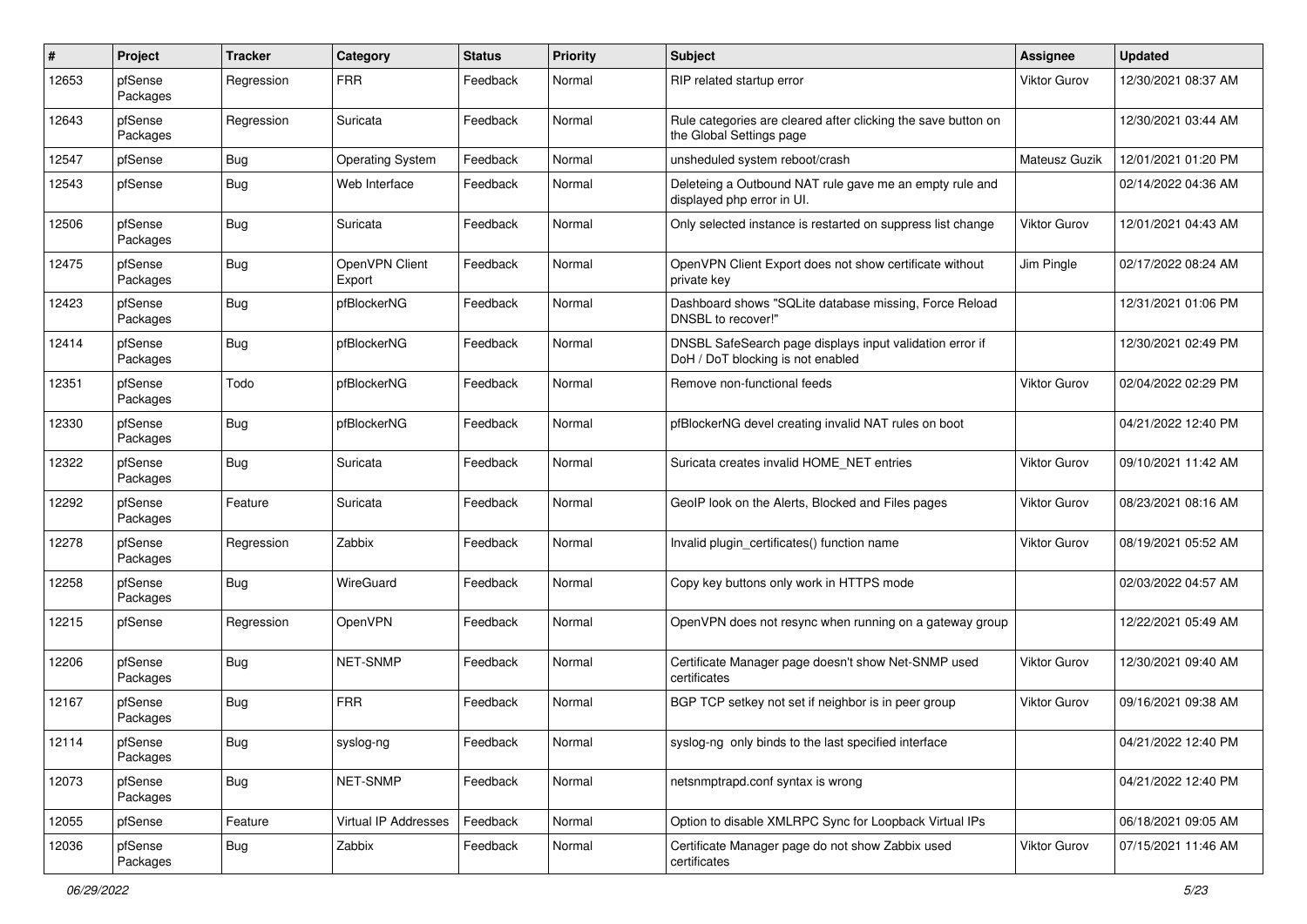| #     | Project             | <b>Tracker</b> | Category           | <b>Status</b> | <b>Priority</b> | Subject                                                                         | <b>Assignee</b>     | <b>Updated</b>      |
|-------|---------------------|----------------|--------------------|---------------|-----------------|---------------------------------------------------------------------------------|---------------------|---------------------|
| 11980 | pfSense<br>Packages | Bug            | FreeRADIUS         | Feedback      | Normal          | EAP does not work with SQL backend                                              |                     | 07/21/2021 07:24 AM |
| 11961 | pfSense<br>Packages | <b>Bug</b>     | <b>FRR</b>         | Feedback      | Normal          | FRR OSPF add unwanted area 0 authentication to router ospf                      | Viktor Gurov        | 09/16/2021 10:25 PM |
| 11960 | pfSense             | <b>Bug</b>     | Gateway Monitoring | Feedback      | Normal          | Gateway Monitoring Traffic Goes Out Default Gateway                             |                     | 12/20/2021 05:43 AM |
| 11937 | pfSense<br>Packages | Bug            | haproxy            | Feedback      | Normal          | HAproxy "Use Client-IP" option breaks Captive Portal                            | Viktor Gurov        | 06/22/2021 08:48 AM |
| 11927 | pfSense             | Feature        | DHCP (IPv4)        | Feedback      | Normal          | Allow DHCP not to serve a gateway - small fix                                   |                     | 01/03/2022 04:17 PM |
| 11879 | pfSense<br>Packages | Feature        | <b>ACME</b>        | Feedback      | Normal          | Add support for SSL.com ACME server                                             | Jim Pingle          | 03/02/2022 02:03 PM |
| 11847 | pfSense<br>Packages | Bug            | <b>FRR</b>         | Feedback      | Normal          | Filters not applied to PEER Groups                                              | Viktor Gurov        | 07/30/2021 07:45 PM |
| 11756 | pfSense<br>Packages | <b>Bug</b>     | haproxy            | Feedback      | Normal          | HaProxy does not transfer backend states during reload                          | Viktor Gurov        | 07/14/2021 01:21 PM |
| 11746 | pfSense<br>Packages | Bug            | FreeRADIUS         | Feedback      | Normal          | Second LDAP server configuration misses the ipaNThash<br>control attribute      | <b>Viktor Gurov</b> | 07/14/2021 01:44 PM |
| 11738 | pfSense<br>Packages | Regression     | squidguard         | Feedback      | Normal          | SquidGuard 1.16.18 17 Not Filtering Blacklist<br>No-Transparent Mode            | Viktor Gurov        | 12/21/2021 05:48 AM |
| 11693 | pfSense<br>Packages | <b>Bug</b>     | <b>FRR</b>         | Feedback      | Normal          | IPv6 static routing fails                                                       | <b>Viktor Gurov</b> | 04/26/2022 08:50 AM |
| 11681 | pfSense<br>Packages | Bug            | <b>FRR</b>         | Feedback      | Normal          | FRR generates invalid BFD configuration after removing<br>interfaces            | Viktor Gurov        | 07/14/2021 04:40 PM |
| 11545 | pfSense             | Regression     | Interfaces         | Feedback      | Normal          | Primary interface address is not always used when VIPs are<br>present           | Reid Linnemann      | 06/28/2022 12:01 PM |
| 11539 | pfSense             | Bug            | <b>IPsec</b>       | Feedback      | Normal          | Mobile IPsec "split include" value of 0.0.0.0/0 causes some<br>clients to fail  | Jim Pingle          | 06/28/2022 12:01 PM |
| 11515 | pfSense<br>Packages | <b>Bug</b>     | node exporter      | Feedback      | Normal          | node exporter 0.18.1 1 - Unable to interact or start the<br>service from web ui | Viktor Gurov        | 07/14/2021 12:37 PM |
| 11491 | pfSense<br>Packages | Bug            | haproxy            | Feedback      | Normal          | haproxy-devel v0.62 2 - startup error 'httpchk'                                 | Viktor Gurov        | 06/22/2021 08:46 AM |
| 11477 | pfSense<br>Packages | Bug            | <b>FRR</b>         | Feedback      | Normal          | FRR does not recognize some BFD options                                         | Viktor Gurov        | 02/26/2021 10:52 PM |
| 11434 | pfSense<br>Packages | Bug            | squidguard         | Feedback      | Normal          | SquidGuard over 1.16.18 11                                                      |                     | 04/21/2022 12:40 PM |
| 11404 | pfSense<br>Packages | <b>Bug</b>     | <b>FRR</b>         | Feedback      | Normal          | Incorrect prefix/access lists migration on update                               | <b>Viktor Gurov</b> | 02/18/2021 09:49 AM |
| 11388 | pfSense<br>Packages | <b>Bug</b>     | FreeRADIUS         | Feedback      | Normal          | Captive Portal authentication error with MySQL backend                          | Viktor Gurov        | 02/10/2021 08:54 AM |
| 11345 | pfSense<br>Packages | <b>Bug</b>     | <b>FRR</b>         | Feedback      | Normal          | FRR-OSPF - No "prefix-list" possible                                            | Jim Pingle          | 02/04/2021 11:03 PM |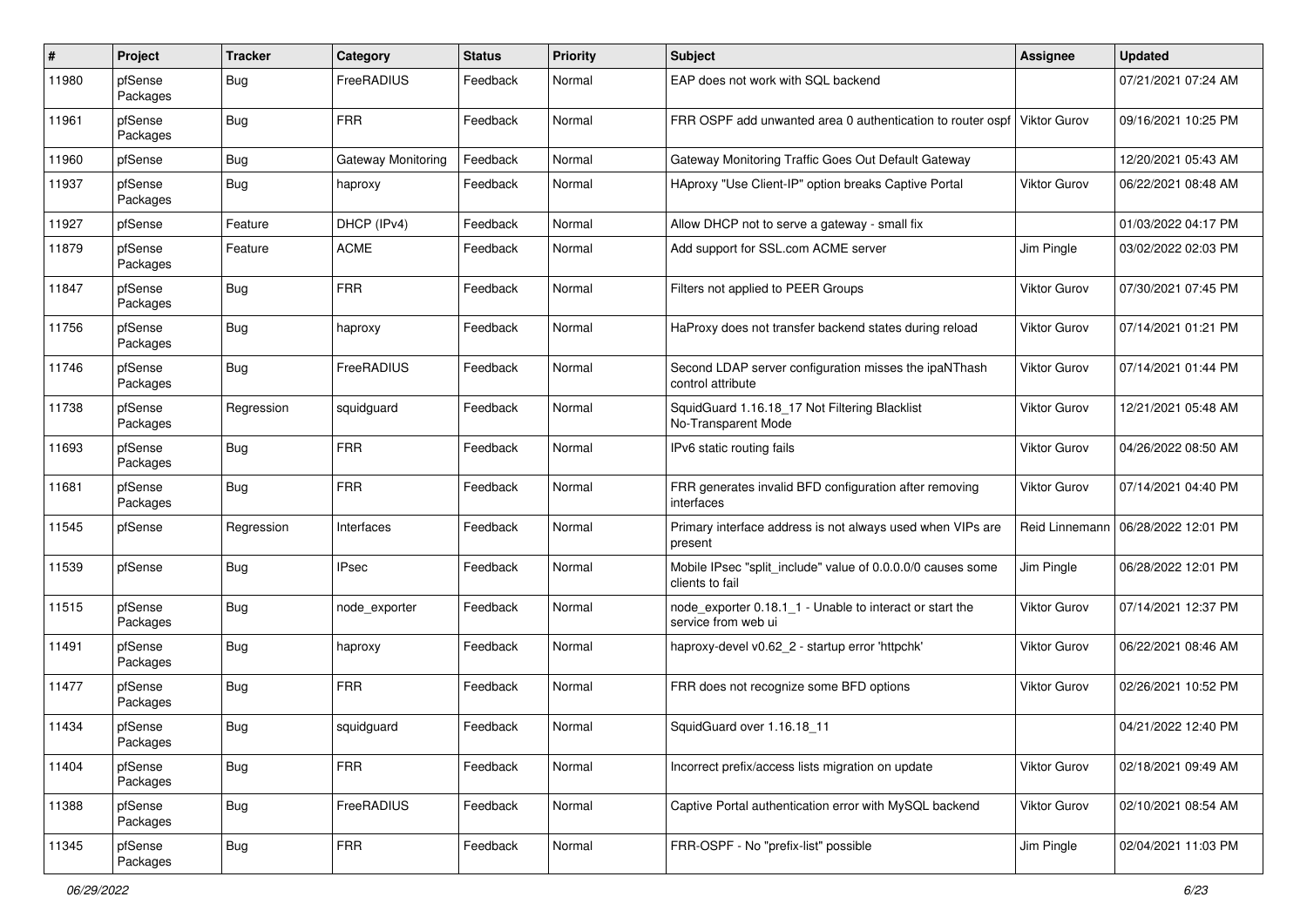| $\sharp$ | Project             | <b>Tracker</b> | Category                            | <b>Status</b> | <b>Priority</b> | <b>Subject</b>                                                                                                                      | <b>Assignee</b> | <b>Updated</b>      |
|----------|---------------------|----------------|-------------------------------------|---------------|-----------------|-------------------------------------------------------------------------------------------------------------------------------------|-----------------|---------------------|
| 11331    | pfSense<br>Packages | Bug            | FreeRADIUS                          | Feedback      | Normal          | FreeRADIUS latest package upgrade broke Plain Mac<br>Authentication                                                                 | Viktor Gurov    | 01/30/2021 10:08 AM |
| 11301    | pfSense<br>Packages | Feature        | <b>FRR</b>                          | Feedback      | Normal          | Switch FRR to use default rc file as a service control base                                                                         | Jim Pingle      | 01/28/2021 09:35 AM |
| 11295    | pfSense<br>Packages | Feature        | pfBlockerNG                         | Feedback      | Normal          | DNSBL IDN support                                                                                                                   | Viktor Gurov    | 09/10/2021 11:33 AM |
| 11274    | pfSense<br>Packages | <b>Bug</b>     | ntop                                | Feedback      | Normal          | ntopng https web server does not present full certificate chain                                                                     | Viktor Gurov    | 01/28/2021 09:51 AM |
| 11248    | pfSense<br>Packages | Feature        | squidguard                          | Feedback      | Normal          | SafeSearch update                                                                                                                   | Viktor Gurov    | 01/28/2021 10:01 AM |
| 11210    | pfSense<br>Packages | Feature        | Suricata                            | Feedback      | Normal          | 3rd party rulesets                                                                                                                  | Viktor Gurov    | 11/24/2021 04:21 AM |
| 11204    | pfSense<br>Packages | <b>Bug</b>     | <b>NET-SNMP</b>                     | Feedback      | Normal          | Fix net-snmp logging to syslog                                                                                                      | Jim Pingle      | 03/19/2021 05:10 AM |
| 11192    | pfSense             | Bug            | <b>Traffic Shaper</b><br>(Limiters) | Feedback      | Normal          | Using Limiters causes out of order packets within one TCP or<br><b>UDP flow</b>                                                     |                 | 01/06/2021 12:09 AM |
| 11185    | pfSense<br>Packages | <b>Bug</b>     | ntop                                | Feedback      | Normal          | Redis service stopping before NtopNg                                                                                                |                 | 04/21/2022 12:40 PM |
| 11180    | pfSense<br>Packages | Bug            | Filer                               | Feedback      | Normal          | Filer run action for files on sync that wan't been modified                                                                         | Viktor Gurov    | 01/08/2021 07:27 AM |
| 11174    | pfSense             | <b>Bug</b>     | <b>Traffic Shaper</b><br>(ALTQ)     | Feedback      | Normal          | Incorrect traffic shaping on pppoe interface                                                                                        |                 | 12/21/2020 11:21 PM |
| 11155    | pfSense<br>Packages | Feature        | pfBlockerNG                         | Feedback      | Normal          | SafeSearch AAAA                                                                                                                     | Viktor Gurov    | 02/05/2021 04:54 AM |
| 11130    | pfSense<br>Packages | Feature        | <b>FRR</b>                          | Feedback      | Normal          | FRR RIP support                                                                                                                     | Jim Pingle      | 12/31/2021 04:19 PM |
| 11098    | pfSense<br>Packages | <b>Bug</b>     | Backup                              | Feedback      | Normal          | Backup Files and Directories plugin crashes firewall if /root<br>specified as backup location                                       | Viktor Gurov    | 12/23/2021 10:45 AM |
| 10990    | pfSense<br>Packages | <b>Bug</b>     | <b>NET-SNMP</b>                     | Feedback      | Normal          | net-snmp IPv6 listen address needs to be wrapped in square<br>brackets                                                              |                 | 03/19/2021 05:09 AM |
| 10936    | pfSense<br>Packages | Bug            | haproxy                             | Feedback      | Normal          | both haproxy/haproxy-devel non-existent option lb-agent-chk                                                                         |                 | 04/21/2022 12:40 PM |
| 10908    | pfSense<br>Packages | Feature        | FreeRADIUS                          | Feedback      | Normal          | FreeRADIUS server certificate not using full CA chain                                                                               | Viktor Gurov    | 04/22/2022 02:19 AM |
| 10900    | pfSense<br>Packages | Bug            | Backup                              | Feedback      | Normal          | /packages/backup/backup.php?a=download&t=backup<br>HTTP 504, or Sends PHP Error Message as ASCII/Text file<br>Named pfsense.bak.tgz |                 | 04/05/2022 01:51 AM |
| 10872    | pfSense<br>Packages | Feature        | Suricata                            | Feedback      | Normal          | Add adjustable notification for Severity Alert                                                                                      | Viktor Gurov    | 08/20/2021 07:52 AM |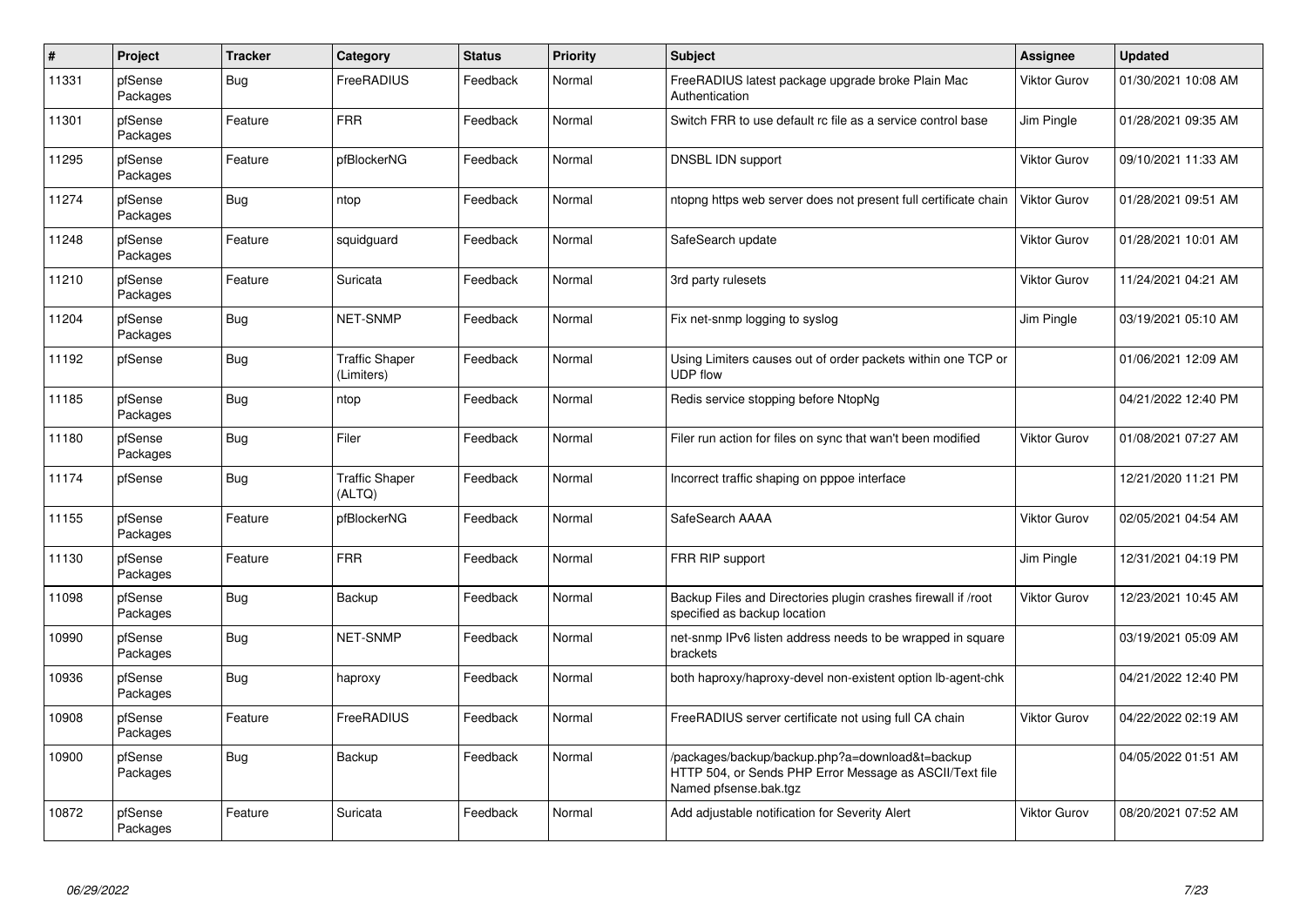| $\sharp$ | Project             | <b>Tracker</b> | Category           | <b>Status</b> | <b>Priority</b> | <b>Subject</b>                                                                                    | <b>Assignee</b>     | <b>Updated</b>      |
|----------|---------------------|----------------|--------------------|---------------|-----------------|---------------------------------------------------------------------------------------------------|---------------------|---------------------|
| 10871    | pfSense<br>Packages | Feature        | FreeRADIUS         | Feedback      | Normal          | Extra time period counters for SQL backend                                                        | <b>Viktor Gurov</b> | 04/22/2022 02:19 AM |
| 10796    | pfSense<br>Packages | Feature        | Cellular           | Feedback      | Normal          | Huawei ME909u-521 support                                                                         |                     | 04/21/2022 12:40 PM |
| 10789    | pfSense<br>Packages | Feature        | <b>FRR</b>         | Feedback      | Normal          | FRR integrated configuration and hitless reloads                                                  | Jim Pingle          | 01/20/2021 11:16 PM |
| 10779    | pfSense<br>Packages | Feature        | haproxy            | Feedback      | Normal          | HAProxy SSL/TLS Compatibility Mode                                                                | <b>Viktor Gurov</b> | 04/22/2022 02:20 AM |
| 10739    | pfSense<br>Packages | Feature        | haproxy            | Feedback      | Normal          | Update HAproxy-devel package to 2.2 and HAproxy to 2.0                                            | Viktor Gurov        | 10/03/2021 03:53 PM |
| 10692    | pfSense<br>Packages | Bug            | PIMD               | Feedback      | Normal          | PIMD starts twice at boot                                                                         |                     | 04/21/2022 12:40 PM |
| 10621    | pfSense             | Feature        | Hardware / Drivers | Feedback      | Normal          | Update system.inc/system identify specific platform()<br>update to accommodate AWS, Azure and GCP |                     | 06/02/2020 03:16 PM |
| 10608    | pfSense<br>Packages | <b>Bug</b>     | Squid              | Feedback      | Normal          | Update squid port to 4.11-p2                                                                      |                     | 03/02/2021 04:00 AM |
| 10577    | pfSense             | Bug            | Hardware / Drivers | Feedback      | Normal          | intel x553 (c3000 chipset) loading x520 driver                                                    |                     | 05/28/2020 03:59 AM |
| 10572    | pfSense<br>Packages | <b>Bug</b>     | Squid              | Feedback      | Normal          | STARTTLS option is ignored                                                                        | <b>Viktor Gurov</b> | 04/22/2022 02:20 AM |
| 10541    | pfSense<br>Packages | Feature        | Squid              | Feedback      | Normal          | Squid failover and load balancing                                                                 | <b>Viktor Gurov</b> | 01/14/2021 07:34 AM |
| 10450    | pfSense<br>Packages | <b>Bug</b>     | Squid              | Feedback      | Normal          | Squid reverse proxy switching peers                                                               | <b>Viktor Gurov</b> | 04/22/2022 02:21 AM |
| 10445    | pfSense<br>Packages | Bug            | <b>BIND</b>        | Feedback      | Normal          | BIND crashed when added RPZ. rpz is not a master or slave<br>zone.                                |                     | 04/21/2022 12:40 PM |
| 10426    | pfSense<br>Packages | Bug            | Filer              | Feedback      | Normal          | Filer must validate that File name is unig                                                        |                     | 04/20/2022 11:02 AM |
| 10393    | pfSense<br>Packages | <b>Bug</b>     | syslog-ng          | Feedback      | Normal          | Syslog-ng TLS support is broken                                                                   |                     | 04/21/2022 12:40 PM |
| 10330    | pfSense<br>Packages | <b>Bug</b>     | <b>BIND</b>        | Feedback      | Normal          | BIND zone configuration displays wrong DS resource record<br>with inline DNSSEC signing enabled   |                     | 04/21/2022 12:40 PM |
| 9982     | pfSense<br>Packages | Feature        | Squid              | Feedback      | Normal          | basic_Idap_auth TLS connection                                                                    | Viktor Gurov        | 04/22/2022 02:21 AM |
| 9916     | pfSense<br>Packages | Feature        | <b>BIND</b>        | Feedback      | Normal          | Check allow-transfer in custom option when the zone is slave                                      |                     | 04/21/2022 12:40 PM |
| 9852     | pfSense<br>Packages | Feature        | Suricata           | Feedback      | Normal          | show File-Store directory listing                                                                 | <b>Viktor Gurov</b> | 08/20/2021 07:52 AM |
| 9762     | pfSense<br>Packages | Feature        | Squid              | Feedback      | Normal          | Squid Reverse Proxy Change redir domain(s) to use regex                                           |                     | 04/21/2022 12:40 PM |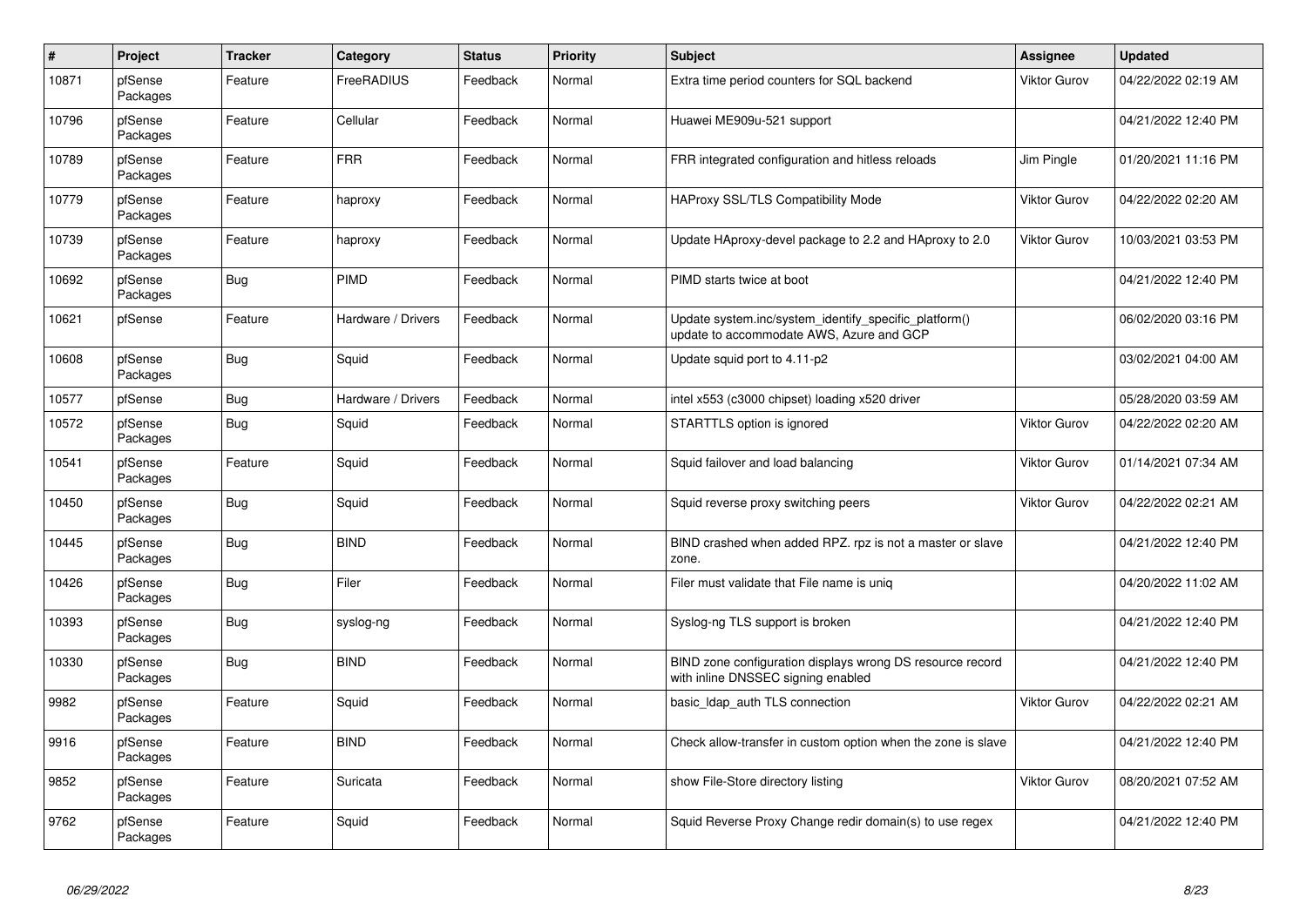| $\sharp$ | Project             | <b>Tracker</b> | Category                            | <b>Status</b>                 | <b>Priority</b> | Subject                                                                                                  | Assignee                       | <b>Updated</b>      |
|----------|---------------------|----------------|-------------------------------------|-------------------------------|-----------------|----------------------------------------------------------------------------------------------------------|--------------------------------|---------------------|
| 9721     | pfSense<br>Packages | Feature        | Squid                               | Feedback                      | Normal          | add squidclient -h 127.0.0.1 mgr:info output to Diagnostics /<br>Squid and status.php                    | Viktor Gurov                   | 04/22/2022 02:21 AM |
| 9700     | pfSense<br>Packages | Feature        | Squid                               | Feedback                      | Normal          | Secure Squid HTTPS Proxy                                                                                 |                                | 01/25/2022 06:39 PM |
| 9335     | pfSense<br>Packages | <b>Bug</b>     | haproxy                             | Feedback                      | Normal          | Stored XSS in HAProxy / haproxy listeners edit.php                                                       | Jim Pingle                     | 02/18/2019 09:35 AM |
| 9024     | pfSense             | Bug            | <b>Traffic Shaper</b><br>(Limiters) | Feedback                      | Normal          | Ping packet loss under load when using limiters                                                          |                                | 05/12/2022 11:55 AM |
| 8315     | pfSense<br>Packages | <b>Bug</b>     | Mail report                         | Feedback                      | Normal          | Mail Report mail report send() behavior different than<br>notify_via_smtp()                              | Jim Pingle                     | 09/24/2019 10:12 AM |
| 8251     | pfSense<br>Packages | <b>Bug</b>     | FreeRADIUS                          | Feedback                      | Normal          | Captiveportal + FreeRadius "Last activity" resets to Session<br>start                                    |                                | 08/13/2019 11:10 AM |
| 8179     | pfSense             | Bug            | DHCP (IPv4)                         | Feedback                      | Normal          | Incorrect reverse DNS zone in DHCP server config for<br>non-octet-aligned subnet mask                    | Renato Botelho                 | 02/09/2022 11:17 PM |
| 7797     | pfSense<br>Packages | Bug            | Squid                               | Feedback                      | Normal          | Squid Reverse Proxy alternating between destinations                                                     |                                | 04/21/2022 12:40 PM |
| 7096     | pfSense             | <b>Bug</b>     | <b>DNS Resolver</b>                 | Feedback                      | Normal          | Unbound fails to start on boot if specific network devices are<br>configured in the "Network Interfaces" |                                | 11/22/2021 08:59 AM |
| 7039     | pfSense<br>Packages | <b>Bug</b>     | haproxy                             | Feedback                      | Normal          | HAProxy backend configuration does not handle intermediate<br>CAs properly                               |                                | 04/21/2022 12:40 PM |
| 6964     | pfSense<br>Packages | Bug            | Suricata                            | Feedback                      | Normal          | Host OS Policy Assignment broken when using "Import" or<br>"Aliases" buttons                             | Viktor Gurov                   | 08/20/2021 07:52 AM |
| 6668     | pfSense             | Bug            | <b>IPsec</b>                        | Feedback                      | Normal          | IPSec tunnel + L2TP/IPSec VPN - wrong PSK chosen by<br>pfSense                                           |                                | 09/21/2019 02:07 AM |
| 6651     | pfSense<br>Packages | Feature        | <b>FRR</b>                          | Feedback                      | Normal          | Loopback interfaces                                                                                      | Christian<br>McDonald          | 12/25/2021 02:42 PM |
| 4088     | pfSense<br>Packages | <b>Bug</b>     | squidguard                          | Feedback                      | Normal          | Buggy squidgurd config file is created                                                                   | Viktor Gurov                   | 01/28/2021 10:01 AM |
| 13268    | pfSense             | Todo           | Console Menu                        | Ready To<br>Test              | Normal          | columns don't align nicely in console with medium-long<br>interface names                                |                                | 06/12/2022 10:32 PM |
| 13304    | pfSense             | Feature        | <b>Traffic Shaper</b><br>(ALTQ)     | <b>Pull Request</b><br>Review | Normal          | Add Broadcom Netextreme II (bxe) to the altg capable check                                               |                                | 06/28/2022 12:01 PM |
| 13303    | pfSense             | <b>Bug</b>     | Dynamic DNS                         | <b>Pull Request</b><br>Review | Normal          | DynDNS - DNSExit no longer working                                                                       | Koen Zomers                    | 06/28/2022 12:01 PM |
| 13298    | pfSense             | Bug            | Dynamic DNS                         | <b>Pull Request</b><br>Review | Normal          | Dynv6 does not check response code when updating                                                         | <b>Tiago Beling</b><br>d'Avila | 06/28/2022 12:01 PM |
| 13295    | pfSense             | Bug            | Gateway Monitoring                  | <b>Pull Request</b><br>Review | Normal          | Incorrect function parameters for "get_dpinger_status()" call<br>in "gwlb.inc"                           |                                | 06/28/2022 12:01 PM |
| 13270    | pfSense Docs        | New Content    | OpenVPN                             | <b>Pull Request</b><br>Review | Normal          | OpenVPN client gateway is incorrect when the server does<br>not push routes                              | Marcos<br>Mendoza              | 06/26/2022 12:54 PM |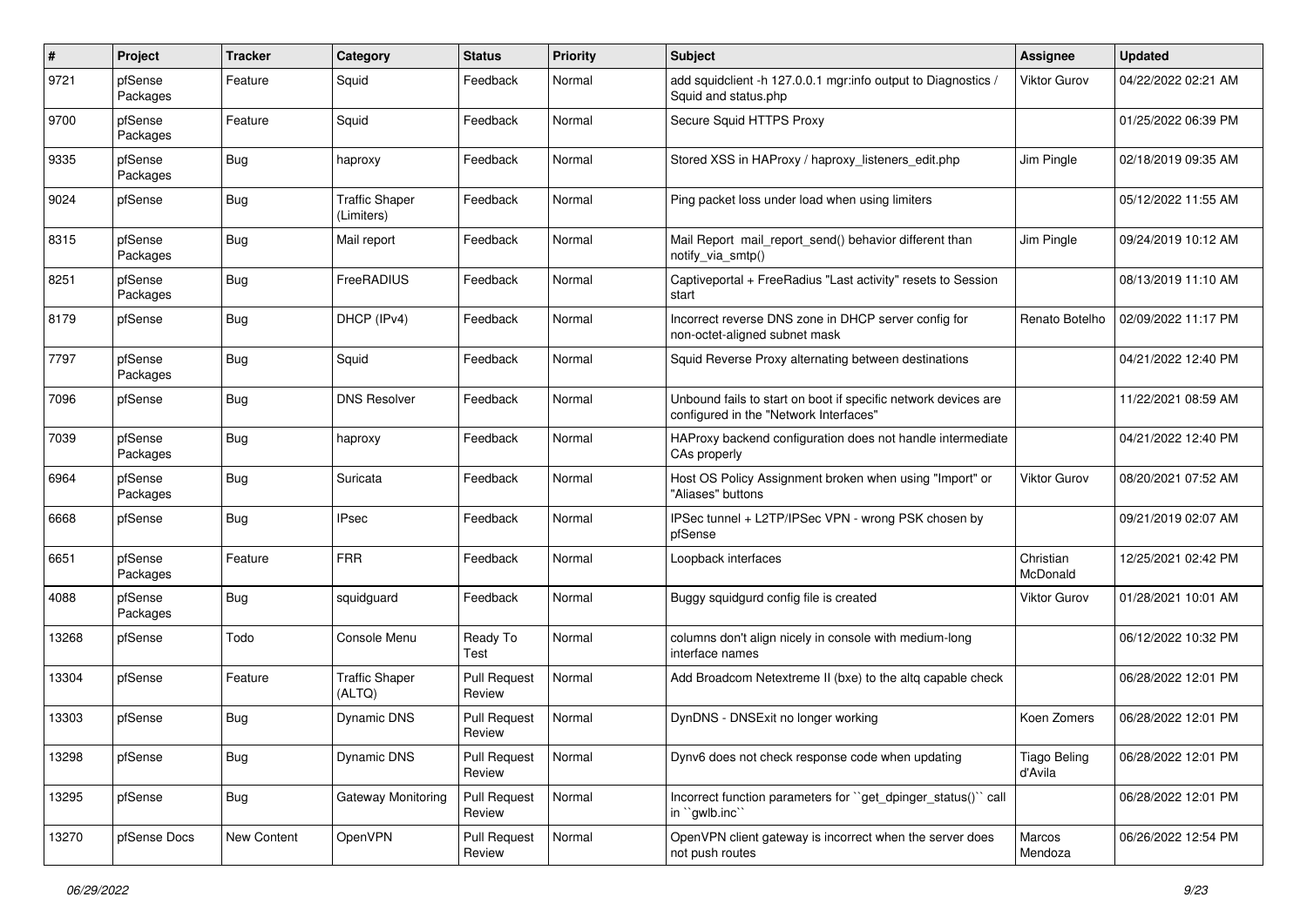| #     | Project             | <b>Tracker</b> | Category              | <b>Status</b>                 | <b>Priority</b> | Subject                                                                                                     | <b>Assignee</b>     | <b>Updated</b>      |
|-------|---------------------|----------------|-----------------------|-------------------------------|-----------------|-------------------------------------------------------------------------------------------------------------|---------------------|---------------------|
| 13245 | pfSense             | Feature        | Aliases / Tables      | <b>Pull Request</b><br>Review | Normal          | Type column on Alias lists                                                                                  | Jim Pingle          | 06/28/2022 12:01 PM |
| 13243 | pfSense             | Bug            | OpenVPN               | <b>Pull Request</b><br>Review | Normal          | OpenVPN status for multi-user VPN shows info icon to<br>display RADIUS rules when there are none to display | Marcos<br>Mendoza   | 06/28/2022 12:01 PM |
| 13218 | pfSense             | <b>Bug</b>     | Interfaces            | <b>Pull Request</b><br>Review | Normal          | GIF-based interface MTU is assigned to parent interface on<br>boot when parent interface is a LAGG          | Viktor Gurov        | 06/28/2022 12:01 PM |
| 13165 | pfSense             | Feature        | Dashboard             | <b>Pull Request</b><br>Review | Normal          | Feat: live update for Services dashboard widget                                                             |                     | 05/15/2022 01:48 AM |
| 13160 | pfSense<br>Packages | Feature        | Status Monitoring     | <b>Pull Request</b><br>Review | Normal          | Option to sort monitoring graph views                                                                       |                     | 05/13/2022 12:06 PM |
| 13124 | pfSense             | Feature        | Web Interface         | <b>Pull Request</b><br>Review | Normal          | Option to wait for interface selection before displaying firewall<br>rules                                  |                     | 06/28/2022 12:01 PM |
| 13094 | pfSense             | Feature        | Packet Capture        | <b>Pull Request</b><br>Review | Normal          | Allow packet capture filtering in tagged packets                                                            | Marcos<br>Mendoza   | 04/24/2022 06:06 PM |
| 13085 | pfSense             | Feature        | OpenVPN               | <b>Pull Request</b><br>Review | Normal          | OpenVPN: expose NBDD servers in GUI + fix GUI bugs                                                          | Jim Pingle          | 04/22/2022 11:09 AM |
| 13063 | pfSense<br>Packages | Feature        | Cellular              | <b>Pull Request</b><br>Review | Normal          | Cellular package shall support more modems and NMEA port                                                    |                     | 05/06/2022 02:38 PM |
| 12965 | pfSense<br>Packages | <b>Bug</b>     | <b>FRR</b>            | <b>Pull Request</b><br>Review | Normal          | FRR BFD peer configuration is handled incorrectly in some<br>cases                                          | Viktor Gurov        | 03/22/2022 08:04 AM |
| 12947 | pfSense             | Bug            | DHCP (IPv6)           | <b>Pull Request</b><br>Review | Normal          | DHCP6 client does not take any action if the interface IPv6<br>address changes during renewal               |                     | 06/28/2022 12:01 PM |
| 12920 | pfSense             | Bug            | Gateway Monitoring    | <b>Pull Request</b><br>Review | Normal          | Gateway behavior differs when the gateway does not exist in<br>config.xml                                   | <b>Viktor Gurov</b> | 06/28/2022 12:01 PM |
| 12770 | pfSense Docs        | Todo           | <b>Firewall Rules</b> | <b>Pull Request</b><br>Review | Normal          | Feedback on Firewall - Configuring firewall rules                                                           |                     | 06/27/2022 07:42 AM |
| 12720 | pfSense             | <b>Bug</b>     | Rules / NAT           | <b>Pull Request</b><br>Review | Normal          | Hide the "tag" field on non-floating tabs                                                                   | <b>Viktor Gurov</b> | 01/24/2022 03:11 PM |
| 12673 | pfSense             | Bug            | Dashboard             | <b>Pull Request</b><br>Review | Normal          | Firewall Logs Widget fails to update at intervals below 5<br>seconds.                                       | <b>Viktor Gurov</b> | 06/28/2022 12:01 PM |
| 12507 | pfSense<br>Packages | Bug            | softflowd             | <b>Pull Request</b><br>Review | Normal          | Add support for bi-directional flows in softflowd                                                           |                     | 11/11/2021 03:53 AM |
| 12495 | pfSense             | Feature        | Dynamic DNS           | <b>Pull Request</b><br>Review | Normal          | DynDNS: add deSEC IPv4&v6 simultaneos update                                                                | Lukas Wiest         | 11/01/2021 08:53 AM |
| 12494 | pfSense             | Feature        | Dynamic DNS           | <b>Pull Request</b><br>Review | Normal          | DynDNS: make simultaneous update of IP and LegacyIP<br>possible                                             | Lukas Wiest         | 11/01/2021 08:52 AM |
| 12464 | pfSense             | Bug            | Logging               | <b>Pull Request</b><br>Review | Normal          | Syslog Auth messages are sent as Emergency Level                                                            |                     | 06/28/2022 12:01 PM |
| 12431 | pfSense             | Todo           | Web Interface         | <b>Pull Request</b><br>Review | Normal          | GUI pages should use "POST" for AJAX calls, not "GET"                                                       | Viktor Gurov        | 06/28/2022 12:01 PM |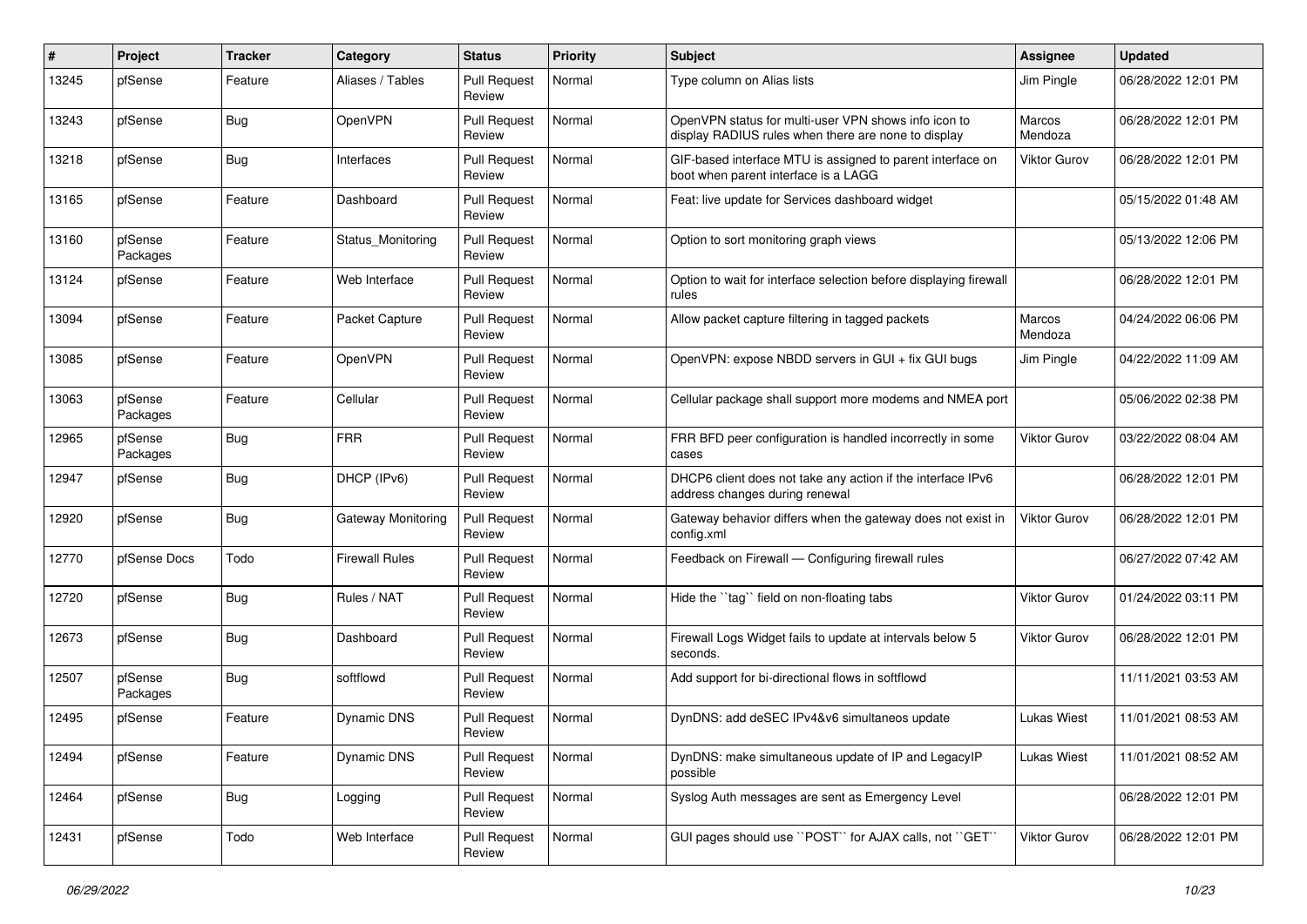| #     | Project             | <b>Tracker</b> | Category                            | <b>Status</b>                 | <b>Priority</b> | <b>Subject</b>                                                                                                                                 | Assignee            | <b>Updated</b>      |
|-------|---------------------|----------------|-------------------------------------|-------------------------------|-----------------|------------------------------------------------------------------------------------------------------------------------------------------------|---------------------|---------------------|
| 12385 | pfSense             | <b>Bug</b>     | Virtual IP Addresses                | <b>Pull Request</b><br>Review | Normal          | deleteVIP() does not check 1:1 NAT and Outbound NAT rules                                                                                      | <b>Viktor Gurov</b> | 06/28/2022 12:01 PM |
| 12225 | pfSense             | Bug            | Authentication                      | <b>Pull Request</b><br>Review | Normal          | Group membership field is not needed for remote groups                                                                                         | Viktor Gurov        | 06/28/2022 12:01 PM |
| 12176 | pfSense             | Todo           | Interfaces                          | <b>Pull Request</b><br>Review | Normal          | Hide WireGuard interfaces on appropriate pages                                                                                                 |                     | 08/11/2021 12:52 AM |
| 11570 | pfSense             | Regression     | Gateways                            | <b>Pull Request</b><br>Review | Normal          | Gateway monitoring services is not always restarted on<br>interface events, which may prevent a WAN from recovering<br>back to an online state | <b>Viktor Gurov</b> | 06/28/2022 12:01 PM |
| 11377 | pfSense<br>Packages | Bug            | <b>FRR</b>                          | <b>Pull Request</b><br>Review | Normal          | <b>FRR</b> deinstall                                                                                                                           |                     | 03/10/2021 08:21 AM |
| 11206 | pfSense<br>Packages | Feature        | <b>FRR</b>                          | <b>Pull Request</b><br>Review | Normal          | <b>FRR 7.5</b>                                                                                                                                 | Jim Pingle          | 01/08/2021 12:47 PM |
| 11163 | pfSense<br>Packages | Feature        | <b>ACME</b>                         | <b>Pull Request</b><br>Review | Normal          | Preferred Chain option                                                                                                                         |                     | 10/18/2021 09:10 AM |
| 10904 | pfSense             | Feature        | <b>DHCP Relay</b>                   | <b>Pull Request</b><br>Review | Normal          | Support vti interfaces in dhcrelay                                                                                                             | Luiz Souza          | 10/12/2020 07:35 AM |
| 10462 | pfSense<br>Packages | Feature        | <b>LCDProc</b>                      | <b>Pull Request</b><br>Review | Normal          | CPU Temp Screen                                                                                                                                |                     | 11/29/2021 08:28 AM |
| 2386  | pfSense             | Feature        | Interfaces                          | <b>Pull Request</b><br>Review | Normal          | Bridge member that is not an assigned interface                                                                                                | Viktor Gurov        | 12/02/2020 06:01 AM |
| 1257  | pfSense             | Feature        | Certificates                        | <b>Pull Request</b><br>Review | Normal          | Handle encypted CA/Certificate private keys                                                                                                    |                     | 10/12/2020 07:12 AM |
| 13093 | pfSense             | Bug            | Authentication                      | In Progress                   | Normal          | LDAP authentication fails with extended query and RFC2307<br>group lookups enabled                                                             | Chris Linstruth     | 06/28/2022 06:09 PM |
| 12285 | pfSense<br>Packages | Feature        | Suricata                            | In Progress                   | Normal          | Add more EVE Logged Traffic protocols                                                                                                          | <b>Viktor Gurov</b> | 08/20/2021 08:22 AM |
| 12144 | pfSense             | Bug            | <b>Operating System</b>             | In Progress                   | Normal          | Bug in "df -t" filtering if two filesystems use the same<br>mountpoint                                                                         | Mateusz Guzik       | 09/10/2021 10:07 AM |
| 10502 | pfSense<br>Packages | Bug            | lldpd                               | In Progress                   | Normal          | LLDP spamming errors on Netgate XG-7100                                                                                                        |                     | 04/21/2022 12:39 PM |
| 9370  | pfSense Docs        | Correction     | General                             | In Progress                   | Normal          | Update old screenshots                                                                                                                         | Jim Pingle          | 12/03/2021 09:55 AM |
| 8611  | pfSense             | <b>Bug</b>     | Interfaces                          | In Progress                   | Normal          | unable to receive IPv6 RA's on SG-1000, default route lost                                                                                     | Luiz Souza          | 02/01/2021 03:31 PM |
| 7389  | pfSense             | <b>Bug</b>     | <b>Traffic Shaper</b><br>(Limiters) | In Progress                   | Normal          | Limiter does not work with transparent proxy                                                                                                   | Luiz Souza          | 02/01/2021 03:31 PM |
| 4405  | pfSense             | Feature        | <b>Traffic Shaper</b><br>(ALTQ)     | In Progress                   | Normal          | Traffic shaping doesn't work when applied to a bridge<br>interface                                                                             | Luiz Souza          | 02/09/2021 12:05 PM |
| 3132  | pfSense             | <b>Bug</b>     | <b>Gateway Monitoring</b>           | In Progress                   | Normal          | Gateway events for IPv6 affect IPv4 services and vice versa                                                                                    | Viktor Gurov        | 06/28/2022 12:01 PM |
| 13215 | pfSense             | Bug            | Captive Portal                      | Assigned                      | Normal          | Allowed MAC/IP/Hostname traffic counts for authorized users                                                                                    | Reid Linnemann      | 05/31/2022 05:31 PM |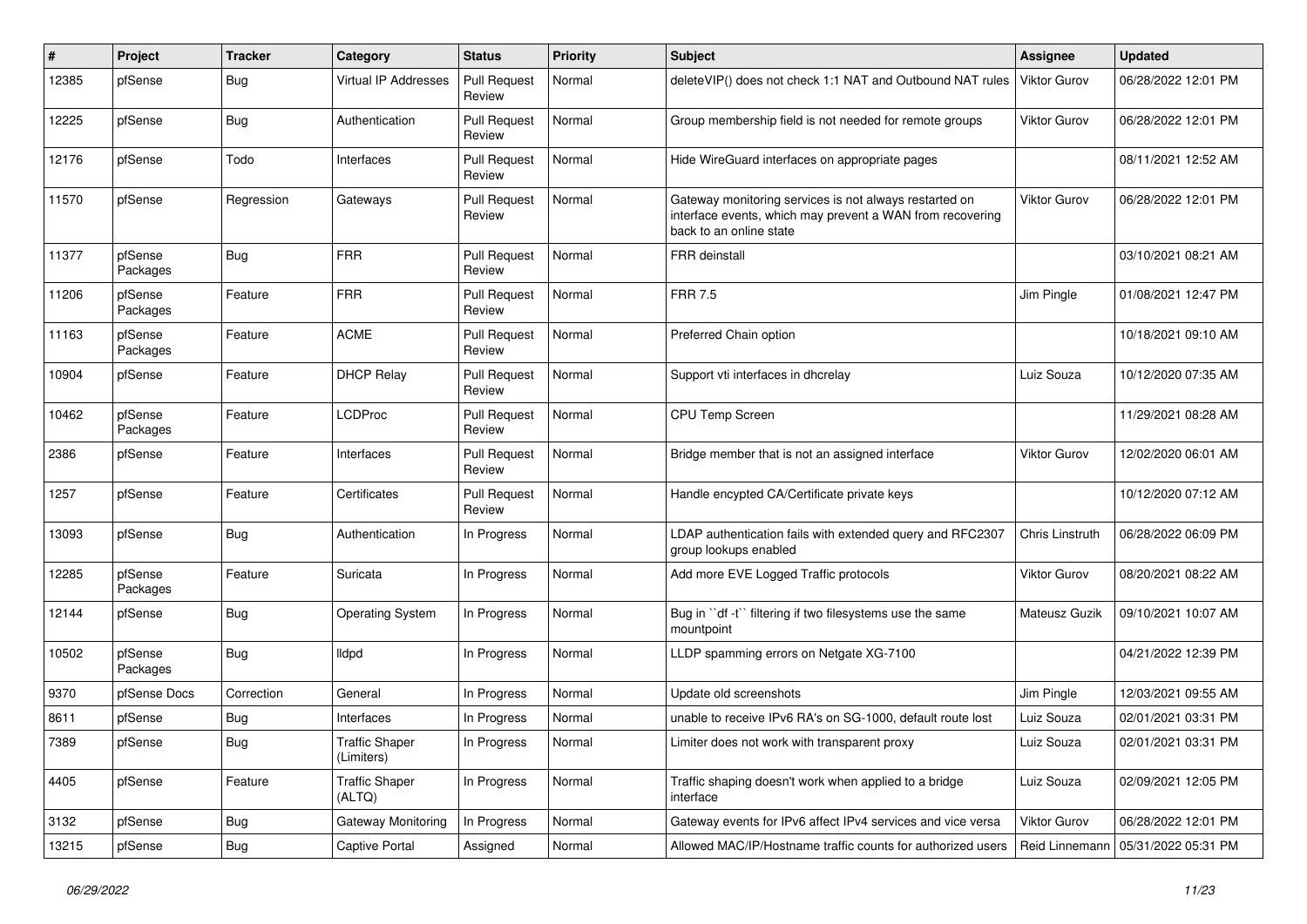| $\vert$ # | Project             | <b>Tracker</b> | Category                | <b>Status</b> | <b>Priority</b> | <b>Subject</b>                                                                                      | <b>Assignee</b>              | <b>Updated</b>      |
|-----------|---------------------|----------------|-------------------------|---------------|-----------------|-----------------------------------------------------------------------------------------------------|------------------------------|---------------------|
| 12101     | pfSense<br>Packages | Bug            | arpwatch                | Assigned      | Normal          | ArpWatch Suppression Mac for "flip-flop" not suppressing                                            | Viktor Gurov                 | 10/09/2021 07:19 PM |
| 11836     | pfSense<br>Packages | Bug            | <b>FRR</b>              | Assigned      | Normal          | FRR ACCEPTFILTER unstable                                                                           | Viktor Gurov                 | 02/14/2022 07:20 AM |
| 11054     | pfSense<br>Packages | <b>Bug</b>     | FreeRADIUS              | Assigned      | Normal          | Check Client Certificate CN not working as described                                                | Viktor Gurov                 | 12/14/2021 07:22 AM |
| 10297     | pfSense<br>Packages | Feature        | FreeRADIUS              | Assigned      | Normal          | IPv6 user attributes                                                                                |                              | 04/21/2022 12:39 PM |
| 9094      | pfSense             | <b>Bug</b>     | Hardware / Drivers      | Assigned      | Normal          | MBT console settings are not forced to video console                                                |                              | 11/07/2018 10:23 AM |
| 7400      | pfSense             | <b>Bug</b>     | <b>Traffic Graphs</b>   | Assigned      | Normal          | Traffic Graphs show bad data on 2.3.3 1                                                             | <b>Jared Dillard</b>         | 12/31/2021 05:47 PM |
| 7398      | pfSense             | Feature        | <b>Traffic Graphs</b>   | Assigned      | Normal          | Show average value of bandwidth in/out on Dashboard trafic<br>graph                                 | Jared Dillard                | 08/21/2019 08:56 AM |
| 7138      | pfSense             | Bug            | DHCP (IPv6)             | Assigned      | Normal          | Pfsense wide dhcpv6 client doesn't recognise ifid statement                                         |                              | 04/21/2022 12:39 PM |
| 1337      | pfSense             | Feature        | Interfaces              | Assigned      | Normal          | VLANs with different MAC address than parent interface                                              |                              | 04/21/2022 12:39 PM |
| 13226     | pfSense             | <b>Bug</b>     | <b>Captive Portal</b>   | Confirmed     | Normal          | Captive Portal doesn't disconnect established OpenVPN link                                          | Reid Linnemann               | 05/30/2022 10:38 AM |
| 13154     | pfSense<br>Packages | <b>Bug</b>     | pfBlockerNG             | Confirmed     | Normal          | pfBlocker causing excessive CPU load                                                                |                              | 06/28/2022 01:14 PM |
| 12956     | pfSense<br>Packages | Bug            | Suricata                | Confirmed     | Normal          | suricata fails to use pcre in SID management (e.g.<br>dropsid.conf)                                 |                              | 04/05/2022 12:52 PM |
| 12821     | pfSense             | Regression     | Hardware / Drivers      | Confirmed     | Normal          | Intel e1000 driver (em & igb) cannot pass VLAN0 tagged<br>packets                                   |                              | 06/05/2022 08:23 AM |
| 12796     | pfSense             | <b>Bug</b>     | Upgrade                 | Confirmed     | Normal          | 2.5.2 -> 2.6.0 upgrade segfaults if certain packages are<br>installed.                              |                              | 05/24/2022 07:43 AM |
| 9384      | pfSense             | <b>Bug</b>     | Interfaces              | Confirmed     | Normal          | devd putting "\$" before variable contents when using single<br>quotes                              |                              | 04/21/2022 12:39 PM |
| 9349      | pfSense             | <b>Bug</b>     | <b>IPsec</b>            | Confirmed     | Normal          | IPSec service start/stop/restart fails after settings change                                        | <b>Markus</b><br>Stockhausen | 10/30/2020 01:33 PM |
| 7954      | pfSense<br>Packages | Bug            | Squid                   | Confirmed     | Normal          | Package upgrade/reinstall gets stuck on deinstall if the<br>package-provided service is not running |                              | 10/18/2017 12:04 PM |
| 6624      | pfSense             | <b>Bug</b>     | <b>IPsec</b>            | Confirmed     | Normal          | changes in IPsec config should down the connection                                                  | Jim Pingle                   | 08/02/2021 12:08 PM |
| 6614      | pfSense             | <b>Bug</b>     | Web Interface           | Confirmed     | Normal          | Dashboard high CPU usage                                                                            |                              | 07/14/2016 03:04 PM |
| 6605      | pfSense             | <b>Bug</b>     | Interfaces              | Confirmed     | Normal          | rc.linkup logic issues with actions taken                                                           |                              | 07/12/2016 07:46 PM |
| 6580      | pfSense             | <b>Bug</b>     | <b>Operating System</b> | Confirmed     | Normal          | Bridge with down member interface sends ICMP<br>unreachables where it shouldn't                     |                              | 07/05/2016 05:40 PM |
| 6517      | pfSense             | Bug            | IPsec                   | Confirmed     | Normal          | Adding mobile IPsec phase 2 entries requires restart of<br>strongswan                               |                              | 06/21/2016 11:04 PM |
| 6493      | pfSense             | Bug            | Web Interface           | Confirmed     | Normal          | Dynamic DNS clients slow page load                                                                  |                              | 06/17/2016 03:43 AM |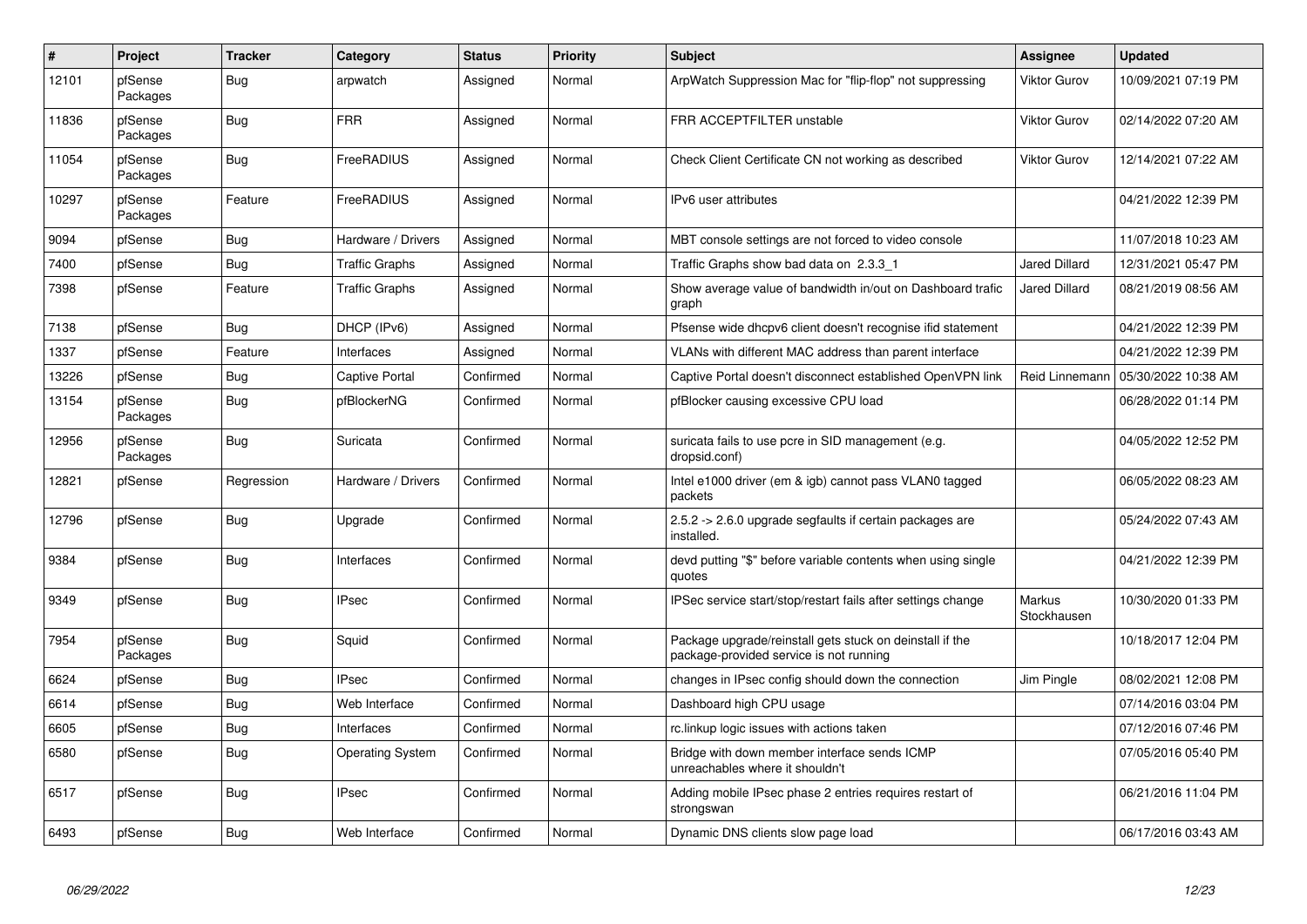| $\sharp$ | Project             | <b>Tracker</b> | Category                            | <b>Status</b> | <b>Priority</b> | Subject                                                                                               | Assignee               | <b>Updated</b>      |
|----------|---------------------|----------------|-------------------------------------|---------------|-----------------|-------------------------------------------------------------------------------------------------------|------------------------|---------------------|
| 6370     | pfSense             | Bug            | <b>IPsec</b>                        | Confirmed     | Normal          | IPSEC bound to WAN gateway group and Dynamic DNS<br>doesn't to fail back tunnel to WAN on DDNS update |                        | 08/31/2021 07:38 AM |
| 6362     | pfSense             | Bug            | DHCP (IPv4)                         | Confirmed     | Normal          | DHCP Client ID not used                                                                               |                        | 07/09/2021 06:30 AM |
| 6333     | pfSense             | <b>Bug</b>     | Gateway Monitoring                  | Confirmed     | Normal          | Bootup starts/restarts dpinger multiple times                                                         | Luiz Souza             | 11/16/2020 01:11 PM |
| 6220     | pfSense             | <b>Bug</b>     | <b>Operating System</b>             | Confirmed     | Normal          | state mismatch with host-initiated traffic matching binat to IP<br>not locally assigned               | Luiz Souza             | 06/08/2016 09:23 AM |
| 6167     | pfSense             | Bug            | IPsec                               | Confirmed     | Normal          | IPsec IPComp not working                                                                              | George<br>Neville-Neil | 09/22/2020 06:07 PM |
| 5887     | pfSense             | Bug            | Interfaces                          | Confirmed     | Normal          | hardware_offloading_applyflags sets/unsets most values<br>when already set correctly                  |                        | 07/06/2016 03:31 PM |
| 5791     | pfSense             | Bug            | Rules / NAT                         | Confirmed     | Normal          | tftp-proxy functionality is easilly broken by unrelated rules                                         |                        | 07/10/2016 12:24 AM |
| 5075     | pfSense             | Bug            | Rules / NAT                         | Confirmed     | Normal          | pf errors that don't return a line number on first line don't file<br>notice                          |                        | 09/01/2015 06:42 PM |
| 4500     | pfSense             | Bug            | UPnP/NAT-PMP                        | Confirmed     | Normal          | Some miniupnp port mappings are not displayed in the Status<br>page                                   |                        | 04/25/2022 12:49 PM |
| 4474     | pfSense             | <b>Bug</b>     | Package System                      | Confirmed     | Normal          | IP address change triggers reload of all packages                                                     |                        | 02/13/2017 07:21 AM |
| 4428     | pfSense             | Bug            | Interfaces                          | Confirmed     | Normal          | Setting media option on em(4) leads to infinite link cycling                                          |                        | 07/06/2016 12:45 AM |
| 4406     | pfSense             | <b>Bug</b>     | <b>Operating System</b>             | Confirmed     | Normal          | ALTQ problems with wireless cloned interfaces                                                         | Luiz Souza             | 11/19/2015 12:06 AM |
| 4345     | pfSense             | Bug            | <b>Operating System</b>             | Confirmed     | Normal          | Traffic Shaping doesn't work with Xen netfront driver                                                 |                        | 12/31/2021 05:30 PM |
| 4154     | pfSense             | <b>Bug</b>     | User Manager /<br>Privileges        | Confirmed     | Normal          | RADIUS authentication not working over IPv6                                                           |                        | 04/21/2022 12:39 PM |
| 4061     | pfSense             | <b>Bug</b>     | DHCP (IPv4)                         | Confirmed     | Normal          | dhcpd doesn't send client-hostname to peer, breaking DHCP<br>lease registrations w/HA                 |                        | 02/24/2017 08:58 PM |
| 3962     | pfSense<br>Packages | <b>Bug</b>     | ladvd                               | Confirmed     | Normal          | LADVD interface handling issues with lagg and bridge                                                  |                        | 12/05/2016 01:59 PM |
| 3824     | pfSense             | Bug            | <b>Traffic Shaper</b><br>(Limiters) | Confirmed     | Normal          | Limiters on bridge break traffic outside locally-configured IP<br>subnets                             | Luiz Souza             | 11/03/2016 07:16 PM |
| 3796     | pfSense             | Bug            | <b>Diagnostics</b>                  | Confirmed     | Normal          | States summary fails and is very slow with large state tables                                         |                        | 12/11/2021 08:03 PM |
| 1848     | pfSense             | Bug            | <b>Traffic Shaper</b><br>(Limiters) | Confirmed     | Normal          | Limiters after policy routing has taken place do not behave<br>correctly                              |                        | 10/25/2014 09:18 PM |
| 1813     | pfSense             | Bug            | Rules / NAT                         | Confirmed     | Normal          | Static routes on WAN interfaces overridden by route-to for<br>firewall-initiated traffic              |                        | 11/09/2016 02:06 PM |
| 1186     | pfSense             | Bug            | <b>RRD Graphs</b>                   | Confirmed     | Normal          | When in pure routing mode the rrd graphs are blank                                                    |                        | 09/16/2015 04:31 PM |
| 13320    | pfSense Plus        | <b>Bug</b>     | Gateways                            | New           | Normal          | IP aliases with a CARP VIP parent are not available as VIP<br>choices for gateway groups              |                        | 06/29/2022 02:03 PM |
| 13306    | pfSense<br>Packages | Todo           | Nut                                 | New           | Normal          | Update NUT to version 2.8.0 to match FreeBSD Packages                                                 | Denny Page             | 06/27/2022 10:45 AM |
| 13305    | pfSense             | Feature        | Certificates                        | New           | Normal          | Certificate Revocation page should show expiration date                                               |                        | 06/27/2022 10:26 AM |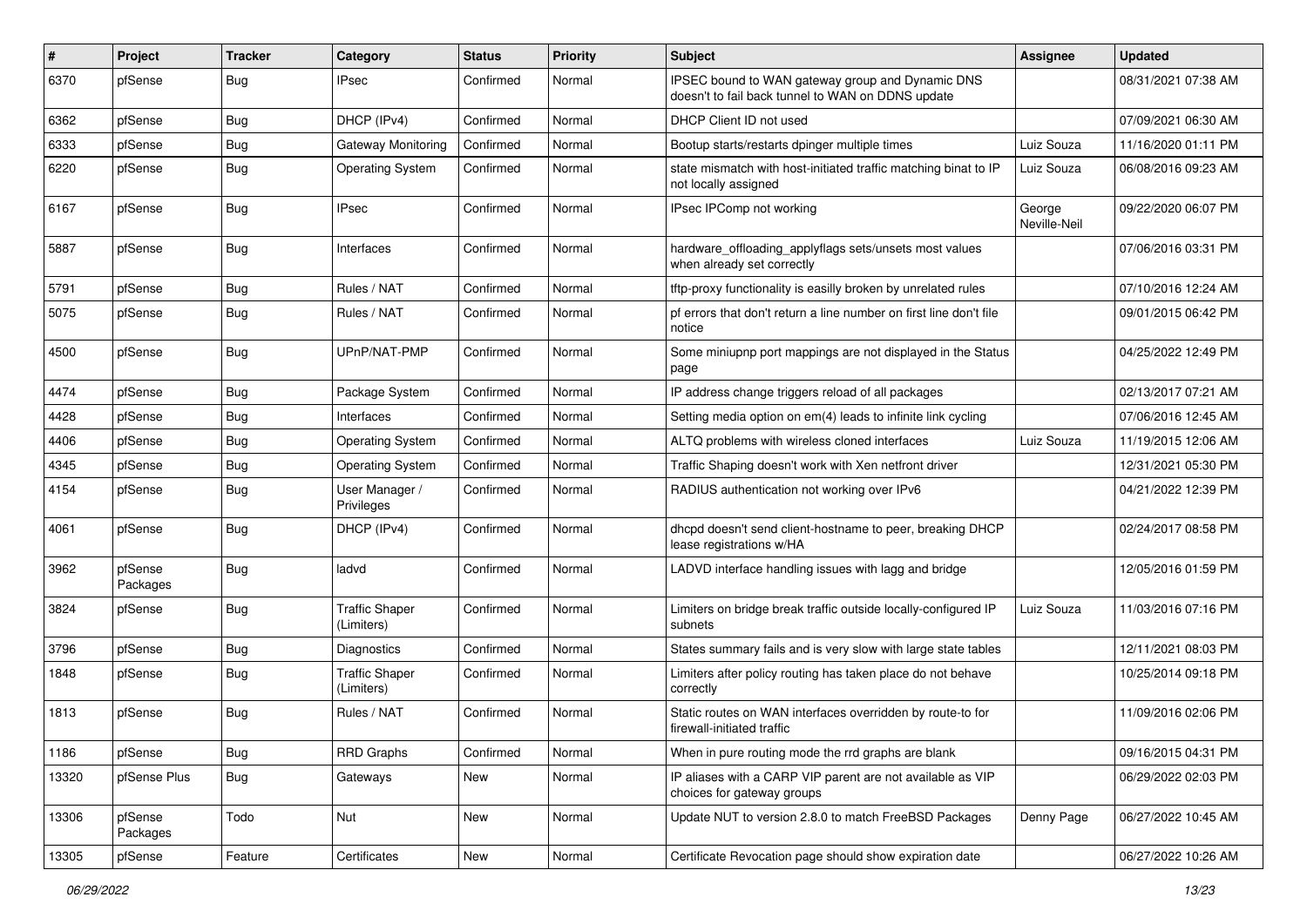| #     | Project             | <b>Tracker</b> | Category                 | <b>Status</b> | <b>Priority</b> | Subject                                                                                          | Assignee            | <b>Updated</b>      |
|-------|---------------------|----------------|--------------------------|---------------|-----------------|--------------------------------------------------------------------------------------------------|---------------------|---------------------|
| 13297 | pfSense             | Feature        | Routing                  | New           | Normal          | Support for Gateway Groups as Static Route destinations                                          |                     | 06/24/2022 07:41 AM |
| 13296 | pfSense             | Feature        | DHCP (IPv6)              | New           | Normal          | Add support for DHCP6 OPTION_PD_EXCLUDE (RFC 6603)                                               |                     | 06/24/2022 10:10 PM |
| 13293 | pfSense             | Feature        | <b>OpenVPN</b>           | New           | Normal          | Option to set auth-gen-token in OpenVPN GUI                                                      |                     | 06/21/2022 02:35 PM |
| 13292 | pfSense<br>Packages | Feature        | <b>ACME</b>              | New           | Normal          | Separator                                                                                        |                     | 06/21/2022 12:06 PM |
| 13288 | pfSense             | Bug            | Configuration<br>Backend | New           | Normal          | Encode FreeRADIUS Custom Options                                                                 |                     | 06/20/2022 10:36 AM |
| 13287 | pfSense             | Feature        | Configuration<br>Backend | <b>New</b>    | Normal          | Encode OpenVPN Custom Options                                                                    |                     | 06/20/2022 10:33 AM |
| 13284 | pfSense<br>Packages | Feature        | FreeRADIUS               | New           | Normal          | Option to define "Issuer" in OPT configuration.                                                  | Jakob<br>Nordgarden | 06/19/2022 12:10 PM |
| 13282 | pfSense Plus        | Bug            | Aliases / Tables         | New           | Normal          | FQDN Aliases Break if an Invalid Domain is Present in the<br>Chain                               | Reid Linnemann      | 06/18/2022 03:12 PM |
| 13280 | pfSense             | <b>Bug</b>     | Unknown                  | New           | Normal          | Entries duplicated in /boot/loader.conf                                                          |                     | 06/19/2022 11:11 AM |
| 13279 | pfSense             | Bug            | Interfaces               | New           | Normal          | DHCP config override affects Gateway installation.                                               |                     | 06/17/2022 07:25 AM |
| 13277 | pfSense             | Bug            | <b>IGMP Proxy</b>        | <b>New</b>    | Normal          | IGMP Proxy webConfigurator Page Always Produces Error                                            |                     | 06/16/2022 07:50 PM |
| 13276 | pfSense             | Bug            | <b>IGMP Proxy</b>        | New           | Normal          | IGMP Proxy Error Message for Logging Links to System Log<br>Instead of Routing Log               |                     | 06/16/2022 07:48 PM |
| 13273 | pfSense             | <b>Bug</b>     | DHCP (IPv4)              | New           | Normal          | dhclient can use conflicting recorded leases                                                     |                     | 06/14/2022 11:07 AM |
| 13267 | pfSense             | Bug            | <b>OpenVPN</b>           | New           | Normal          | dpinger continues to run on OpenVPN gateway after<br>OpenVPN service is stopped.                 |                     | 06/12/2022 02:49 PM |
| 13264 | pfSense             | Feature        | <b>IPsec</b>             | New           | Normal          | IPSec Phase2 select multiple PFS key groups                                                      |                     | 06/10/2022 04:29 PM |
| 13260 | pfSense             | Feature        | Authentication           | New           | Normal          | Add support for OpenVPN static-challenge                                                         |                     | 06/09/2022 02:04 PM |
| 13256 | pfSense             | Feature        | DHCP (IPv4)              | New           | Normal          | Better handling of duplicate IPs in static DHCP assignments                                      |                     | 06/11/2022 04:51 PM |
| 13255 | pfSense<br>Packages | Todo           | OpenVPN Client<br>Export | New           | Normal          | Set PKCS#12 algorithm when exporting OpenVPN ZIP or<br>Windows bundles                           | Jim Pingle          | 06/08/2022 10:37 AM |
| 13254 | pfSense             | Bug            | <b>DNS Resolver</b>      | <b>New</b>    | Normal          | DNS resolver does not update "unbound.conf" file during<br>link down events                      |                     | 06/28/2022 12:01 PM |
| 13253 | pfSense             | <b>Bug</b>     | DHCP (IPv6)              | New           | Normal          | 'dhcp6c'' is not restarted when applying settings when<br>multiple WANs are configured for DHCP6 |                     | 06/28/2022 12:01 PM |
| 13252 | pfSense             | Bug            | Upgrade                  | New           | Normal          | reduce frequency of php-fpm socket connection attempts<br>from check_reload_status               |                     | 06/12/2022 11:11 AM |
| 13249 | pfSense             | Bug            | Console Menu             | New           | Normal          | Running playback comands multiple times results in PHP<br>error                                  |                     | 06/06/2022 07:02 AM |
| 13248 | pfSense             | Regression     | DHCP (IPv6)              | New           | Normal          | IPv6 Router Advertisements runs when config.xml does not<br>contain an entry for the interface   |                     | 06/05/2022 07:44 PM |
| 13246 | pfSense<br>Packages | Feature        | iperf                    | New           | Normal          | iperf3 service controls do not work                                                              |                     | 06/05/2022 06:51 PM |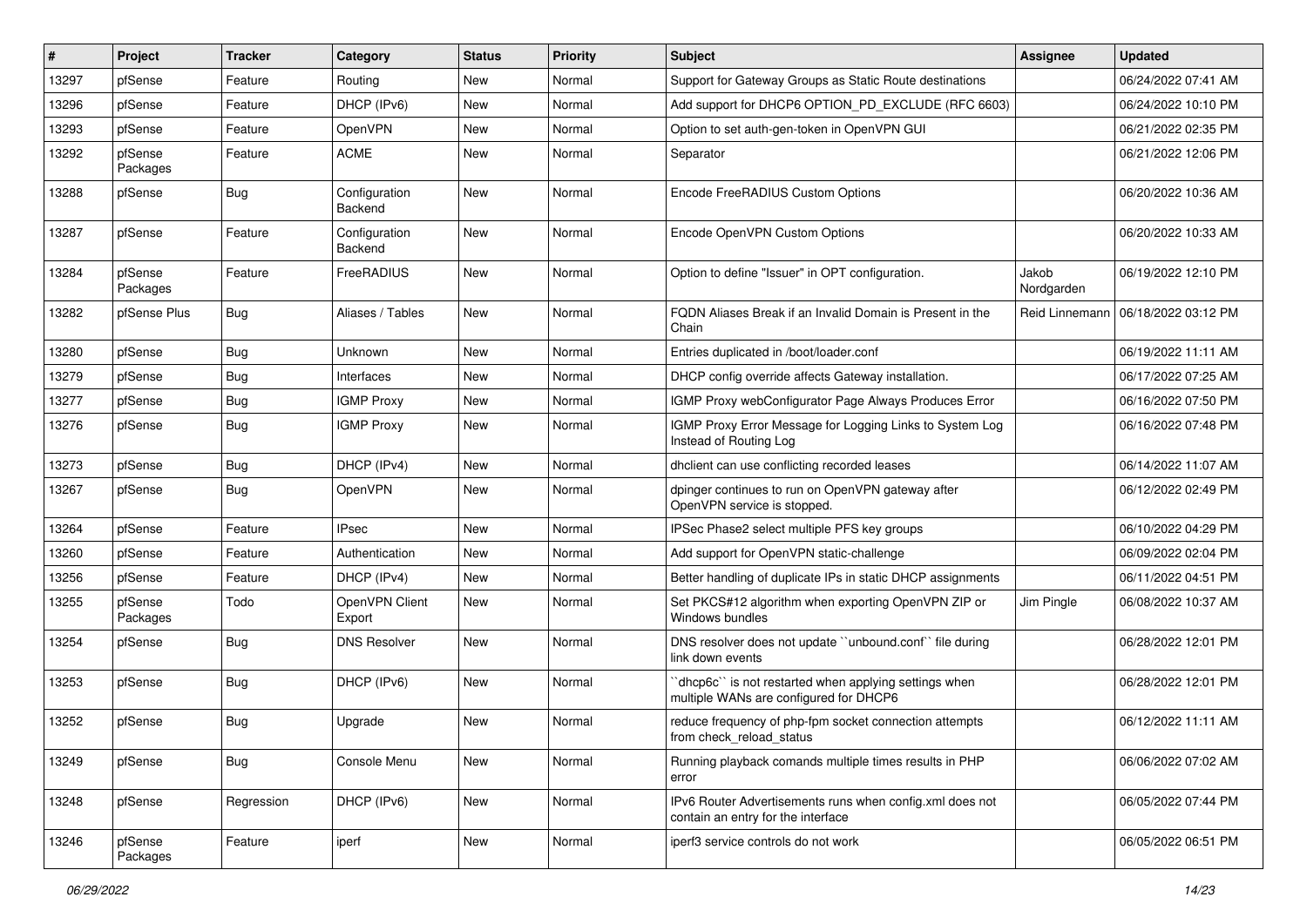| #     | Project             | <b>Tracker</b> | Category           | <b>Status</b> | <b>Priority</b> | <b>Subject</b>                                                                                                                                 | Assignee     | <b>Updated</b>      |
|-------|---------------------|----------------|--------------------|---------------|-----------------|------------------------------------------------------------------------------------------------------------------------------------------------|--------------|---------------------|
| 13244 | pfSense             | Feature        | Web Interface      | New           | Normal          | Add help text under Timezone settings in the GUI                                                                                               |              | 06/03/2022 01:00 PM |
| 13242 | pfSense             | Feature        | Gateway Monitoring | New           | Normal          | Enhancements to static route creation/deletion for dpinger<br>monitor IPs                                                                      |              | 06/03/2022 11:20 AM |
| 13240 | pfSense             | Bug            | Rules / NAT        | New           | Normal          | User is forced to pick an NPt destination IPv6 prefix length<br>even when choosing a drop-down entry which contains a<br>defined prefix length | Jim Pingle   | 06/28/2022 12:01 PM |
| 13237 | pfSense             | Bug            | DHCP (IPv6)        | New           | Normal          | dhcp6c script cannot be executed safely                                                                                                        |              | 06/01/2022 11:20 AM |
| 13236 | pfSense Docs        | Todo           | Products           | New           | Normal          | Document link speed limitations with igc and ix on 6100/4100                                                                                   |              | 05/31/2022 05:53 PM |
| 13228 | pfSense             | <b>Bug</b>     | Interfaces         | New           | Normal          | Recovering interface gateway may not be added back into<br>gateway groups and rules when expected                                              | Jim Pingle   | 06/29/2022 04:31 PM |
| 13225 | pfSense             | <b>Bug</b>     | Interfaces         | New           | Normal          | Bridges with QinQ interfaces not properly set up at boot                                                                                       | Viktor Gurov | 06/28/2022 12:01 PM |
| 13224 | pfSense             | Bug            | Notifications      | New           | Normal          | Email notification flood when UPS (NUT) and WAN send<br>notifications                                                                          |              | 05/27/2022 01:58 AM |
| 13222 | pfSense             | <b>Bug</b>     | UPnP/NAT-PMP       | New           | Normal          | CARP IP does not listen for NAT-PMP packets                                                                                                    |              | 05/26/2022 02:28 PM |
| 13217 | pfSense             | Bug            | DHCP (IPv4)        | New           | Normal          | dhclient using default pid file location which does not exist                                                                                  | Viktor Gurov | 05/26/2022 08:09 AM |
| 13207 | pfSense<br>Packages | Feature        | pfBlockerNG        | New           | Normal          | The feed column on the Alerts page is confusing                                                                                                |              | 05/24/2022 04:56 AM |
| 13206 | pfSense Plus        | Bug            | Hardware / Drivers | New           | Normal          | SG-3100 LED GPIO hangs                                                                                                                         |              | 06/11/2022 07:01 PM |
| 13202 | pfSense<br>Packages | Bug            | pfBlockerNG        | New           | Normal          | Missing Protocols on IP Feed Groups Advanced<br>Inbound/Outbound Firewall Rule settings                                                        |              | 05/23/2022 08:58 AM |
| 13201 | pfSense<br>Packages | Feature        | pfBlockerNG        | New           | Normal          | Add FireHol Security IP Feeds                                                                                                                  |              | 05/23/2022 06:34 AM |
| 13200 | pfSense<br>Packages | Feature        | pfBlockerNG        | New           | Normal          | Custom DNS Servers for Alert settings                                                                                                          |              | 05/23/2022 06:16 AM |
| 13199 | pfSense<br>Packages | Feature        | pfBlockerNG        | New           | Normal          | Feed groups should not have the first listing in the group bar                                                                                 |              | 05/23/2022 06:03 AM |
| 13198 | pfSense<br>Packages | Feature        | pfBlockerNG        | New           | Normal          | Dark Theme Styling issues - Alerts White bar                                                                                                   |              | 05/23/2022 06:05 AM |
| 13197 | pfSense<br>Packages | Feature        | pfBlockerNG        | New           | Normal          | Put a Single donation link and a proper patreon lin in the<br>pfBlocker Support Banner / Widget                                                |              | 05/23/2022 05:35 AM |
| 13196 | pfSense<br>Packages | Feature        | pfBlockerNG        | New           | Normal          | remove NoVirusThanks feed                                                                                                                      |              | 05/23/2022 06:05 AM |
| 13195 | pfSense<br>Packages | Feature        | pfBlockerNG        | New           | Normal          | Dedicated website for Feed mangement - Community Driven                                                                                        |              | 05/23/2022 05:22 AM |
| 13194 | pfSense<br>Packages | <b>Bug</b>     | pfBlockerNG        | New           | Normal          | Remove dead Malc0de feed                                                                                                                       |              | 05/23/2022 05:16 AM |
| 13187 | pfSense             | Documentation  | Upgrade            | New           | Normal          | Azure Frequently asked questions                                                                                                               |              | 05/20/2022 06:52 AM |
| 13167 | pfSense             | <b>Bug</b>     | Dynamic DNS        | New           | Normal          | phpDynDNS: DigitalOcean ddns update fails (bad request,<br>invalid character '-' in request_id)                                                |              | 06/16/2022 09:30 PM |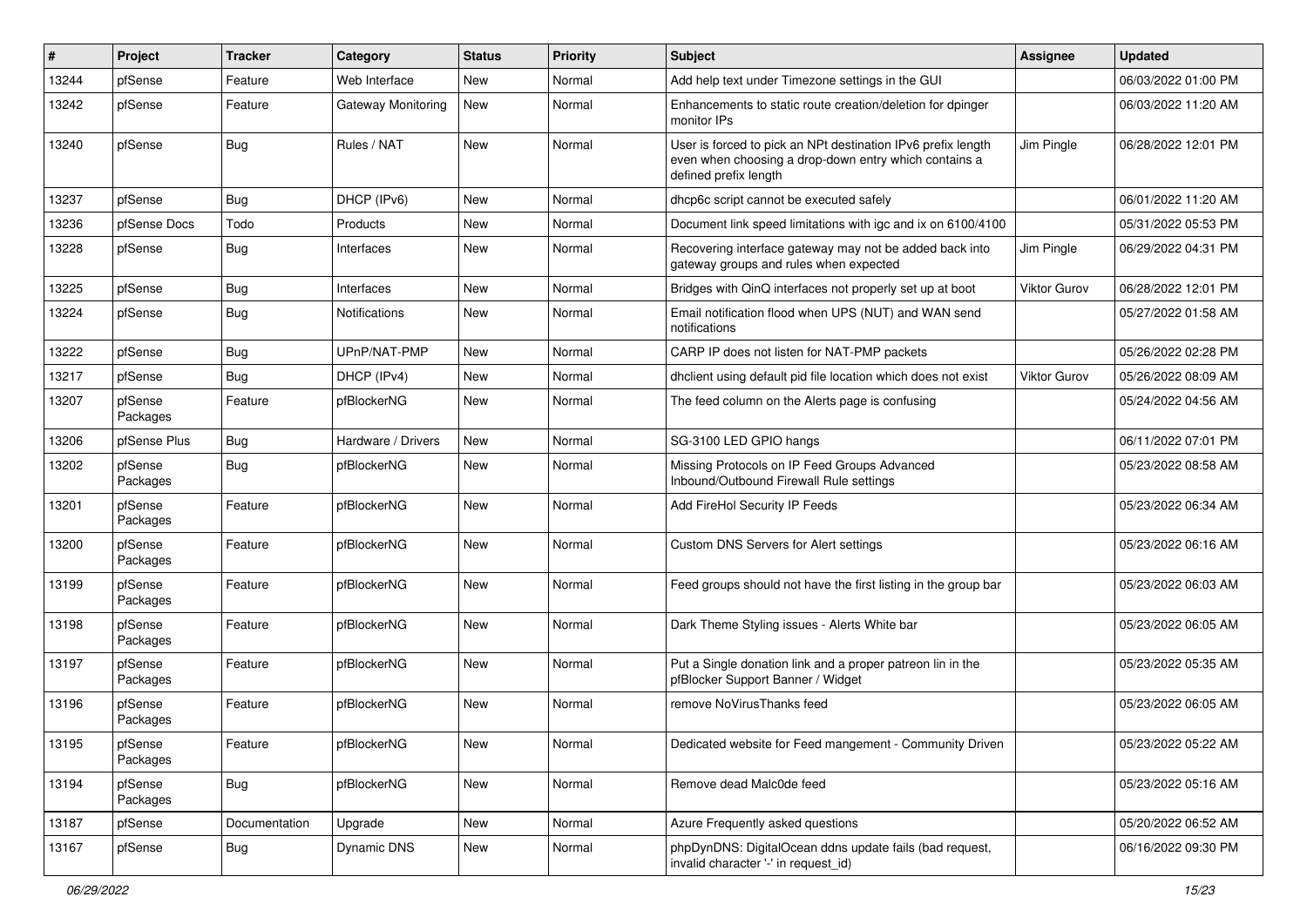| #     | Project             | <b>Tracker</b> | Category                   | <b>Status</b> | <b>Priority</b> | <b>Subject</b>                                                                                              | Assignee            | <b>Updated</b>      |
|-------|---------------------|----------------|----------------------------|---------------|-----------------|-------------------------------------------------------------------------------------------------------------|---------------------|---------------------|
| 13158 | pfSense             | Bug            | Web Interface              | New           | Normal          | Input validation error when applying limiter changes                                                        |                     | 05/14/2022 05:32 PM |
| 13156 | pfSense<br>Packages | Regression     | pfBlockerNG                | New           | Normal          | pfBlockerNG IP block stats do not work                                                                      |                     | 06/29/2022 07:00 AM |
| 13141 | pfSense<br>Packages | Bug            | squidguard                 | New           | Normal          | wrong page squidguard block                                                                                 |                     | 05/09/2022 05:33 PM |
| 13138 | pfSense<br>Packages | Feature        | pfBlockerNG                | New           | Normal          | DNS over HTTPS/TLS Blocking should be removed from<br>SafeSearch                                            |                     | 05/07/2022 02:52 AM |
| 13137 | pfSense<br>Packages | Feature        | pfBlockerNG                | <b>New</b>    | Normal          | ckuethe/doh-blocklist.txt add to DoH feeds                                                                  |                     | 05/07/2022 02:39 AM |
| 13136 | pfSense<br>Packages | Feature        | pfBlockerNG                | New           | Normal          | Add crypt0rr DNS-over-HTTPS (DOH) provider list feeds                                                       |                     | 05/07/2022 02:27 AM |
| 13135 | pfSense<br>Packages | Feature        | pfBlockerNG                | <b>New</b>    | Normal          | Add dibdot DoH-IP-blocklists feeds                                                                          | <b>Viktor Gurov</b> | 05/08/2022 01:50 AM |
| 13132 | pfSense             | Bug            | Backup / Restore           | New           | Normal          | Two SSHDATA Sections in Restored Config Breaks Unit                                                         | Jim Pingle          | 06/29/2022 07:53 AM |
| 13128 | pfSense<br>Packages | Bug            | Zabbix                     | New           | Normal          | Zabbix Agent 6: HA Server Setup                                                                             |                     | 05/05/2022 01:55 AM |
| 13108 | pfSense Docs        | Todo           | Installation /<br>Upgrades | New           | Normal          | ZFS filesystem implications                                                                                 | Jim Pingle          | 04/27/2022 03:18 PM |
| 13102 | pfSense             | Bug            | <b>IPsec</b>               | <b>New</b>    | Normal          | Deleting an IPSec tunnel doesn't destroy the SA<br>(SADs/SPDs), causes crash in status_ipsec.php            | Viktor Gurov        | 06/28/2022 12:01 PM |
| 13091 | pfSense             | Feature        | OpenVPN                    | New           | Normal          | RFE: Ability to specify the order of OpenVPN Authentication<br>servers                                      |                     | 04/22/2022 04:30 PM |
| 13090 | pfSense             | Bug            | OpenVPN                    | New           | Normal          | OpenVPN: do not use legacy deprecated netbios settings                                                      | Jim Pingle          | 04/22/2022 11:19 AM |
| 13089 | pfSense             | Bug            | OpenVPN                    | New           | Normal          | OpenVPN: fix some netbios options were preserved even if<br>teh Netbios option was unchecked                | Jim Pingle          | 04/22/2022 11:06 AM |
| 13088 | pfSense             | Bug            | OpenVPN                    | New           | Normal          | OpenVPN Client Overrides: properly hide/show form fields                                                    | Jim Pingle          | 06/08/2022 09:15 AM |
| 13087 | pfSense             | <b>Bug</b>     | OpenVPN                    | <b>New</b>    | Normal          | OpenVPN Server: hide WINS servers list when netbios option<br>is unchecked while WINS servers is checked    |                     | 04/22/2022 10:29 AM |
| 13076 | pfSense             | Bug            | <b>Gateway Monitoring</b>  | New           | Normal          | Marking a gateway as down does not affect IPsec entries<br>using gateway groups                             |                     | 06/28/2022 12:01 PM |
| 13074 | pfSense Plus        | Bug            | Cryptographic<br>Modules   | New           | Normal          | AES-GCM with SafeXcel on Netgate 2100 causes MBUF<br>overload                                               |                     | 06/12/2022 11:14 AM |
| 13073 | pfSense<br>Packages | Bug            | Squid                      | New           | Normal          | ClamAV - clamd dies with high CPU load and thus the<br>C-ICAP of squid-reverse proxy causes http:500 errors |                     | 04/19/2022 05:38 AM |
| 13068 | pfSense             | Bug            | Aliases / Tables           | New           | Normal          | Error loading rules when URL Table IPs content is empty                                                     |                     | 04/17/2022 09:07 PM |
| 13067 | pfSense             | Bug            | <b>FilterDNS</b>           | New           | Normal          | filterdns resolve interval is twice the intended value                                                      |                     | 04/17/2022 07:45 PM |
| 13058 | pfSense             | Todo           | Rules / NAT                | New           | Normal          | Add static routes and directly connected networks back to<br>policy route negation rules                    |                     | 04/13/2022 08:05 AM |
| 13054 | pfSense             | Feature        | Package System             | New           | Normal          | Package plugin hook for web server configuration stanzas                                                    | Jim Pingle          | 04/12/2022 03:04 PM |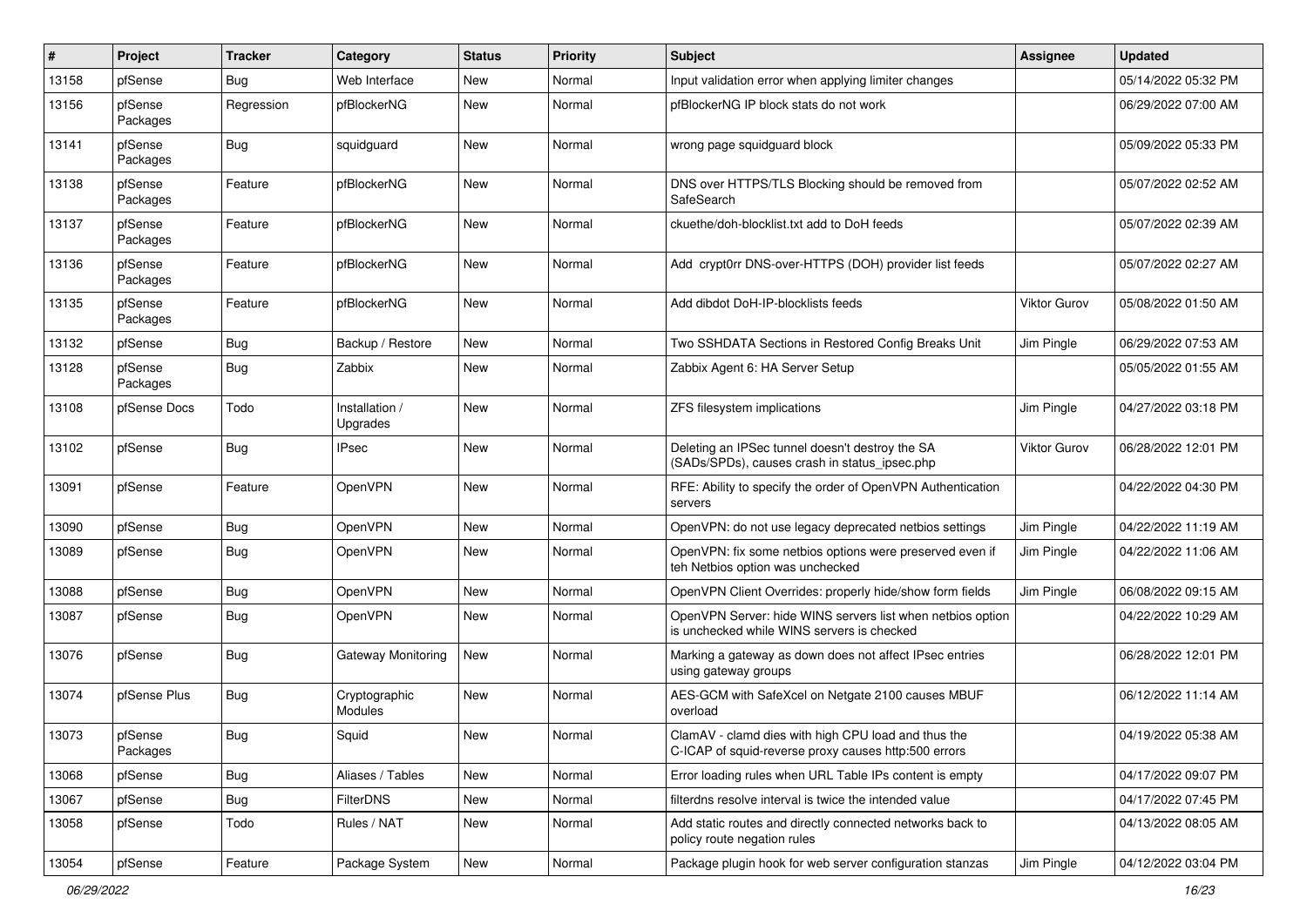| $\#$  | Project             | <b>Tracker</b> | Category                                 | <b>Status</b> | <b>Priority</b> | <b>Subject</b>                                                                                                     | Assignee      | <b>Updated</b>      |
|-------|---------------------|----------------|------------------------------------------|---------------|-----------------|--------------------------------------------------------------------------------------------------------------------|---------------|---------------------|
| 13053 | pfSense<br>Packages | Bug            | <b>ACME</b>                              | New           | Normal          | LoopiaAPI error handling                                                                                           |               | 05/05/2022 10:58 AM |
| 13051 | pfSense             | Bug            | <b>Traffic Shaper</b><br>(ALTQ)          | New           | Normal          | Firewall traffic shaper by interface selection unknow                                                              |               | 04/12/2022 07:03 AM |
| 13046 | pfSense             | Bug            | Rules / NAT                              | New           | Normal          | Floating rule applied to IPv6 interface with a SLAAC DHCPv6<br>gateway reports error on boot                       |               | 04/11/2022 09:50 AM |
| 13045 | pfSense<br>Packages | Bug            | WireGuard                                | New           | Normal          | Firewall floating rules ignore WireGuard traffic                                                                   |               | 04/11/2022 09:40 AM |
| 13044 | pfSense<br>Packages | Feature        | Mail report                              | New           | Normal          | Customized reporting                                                                                               |               | 04/11/2022 09:22 AM |
| 13043 | pfSense<br>Packages | Bug            | WireGuard                                | New           | Normal          | OSPF over Wireguard interface doesn't populate neighbors<br>after reboot                                           |               | 04/11/2022 09:22 AM |
| 13039 | pfSense<br>Packages | Feature        | AWS VPC                                  | New           | Normal          | Handle transit gateway VPNs in the AWS VPN wizard                                                                  |               | 04/11/2022 07:31 AM |
| 13020 | pfSense Docs        | Todo           | <b>Firewall Rules</b>                    | New           | Normal          | easyrule command documentation should document<br>permissible wildcards                                            | Jim Pingle    | 04/04/2022 08:01 AM |
| 13018 | pfSense<br>Packages | Bug            | pfBlockerNG                              | New           | Normal          | TLD and DNSBL Safesearch DOH conflict disables TLD block<br>when conflicting DOH FQDN is deselected or whitelisted |               | 04/01/2022 05:59 PM |
| 13017 | pfSense             | Feature        | Packet Capture                           | <b>New</b>    | Normal          | Packet capture: add preview results while capture is running                                                       |               | 04/09/2022 11:08 AM |
| 13016 | pfSense Docs        | New Content    | Virtualization                           | New           | Normal          | Workaround for bandwith issues since 2.6 when installed in<br>Hyper-V                                              |               | 04/01/2022 01:06 PM |
| 13014 | pfSense             | Bug            | <b>IPsec</b>                             | New           | Normal          | Charon.vici can get in a bad state                                                                                 | Mateusz Guzik | 06/28/2022 12:01 PM |
| 13009 | pfSense             | Feature        | OpenVPN                                  | New           | Normal          | Add option for multiple remote addresses to OpenVPN Client                                                         |               | 03/31/2022 12:42 PM |
| 13003 | pfSense             | Bug            | Hardware / Drivers                       | New           | Normal          | Malicious Driver Detection event on ixl driver                                                                     |               | 06/25/2022 05:00 PM |
| 12982 | pfSense<br>Packages | Bug            | FreeRADIUS                               | New           | Normal          | FreeRadius RadReply table entries missing from pf                                                                  |               | 06/19/2022 05:38 PM |
| 12978 | pfSense Docs        | Correction     | Monitoring                               | New           | Normal          | Correction to iftop section of Monitoring Bandwidth Usage                                                          | Jim Pingle    | 03/23/2022 11:18 AM |
| 12974 | pfSense Plus        | <b>Bug</b>     | Installer                                | New           | Normal          | Typing anything into 1100/2100 recovery installer causes<br>process to stop                                        |               | 06/05/2022 04:10 PM |
| 12960 | pfSense             | Bug            | Installer                                | New           | Normal          | VGA installer image defaults to serial console, serial console<br>is default in GUI settings                       |               | 06/28/2022 12:01 PM |
| 12950 | pfSense             | Bug            | Routing                                  | New           | Normal          | OpenVPN as default gateway does not get set at boot time                                                           |               | 04/09/2022 05:46 PM |
| 12942 | pfSense             | Bug            | Gateways                                 | New           | Normal          | Code to kill states for old gateway when reconnecting an<br>interface is incorrect                                 | Jim Pingle    | 06/28/2022 12:01 PM |
| 12938 | pfSense             | <b>Bug</b>     | IPv6 Router<br>Advertisements<br>(RADVD) | New           | Normal          | MaxRtrAdvInterval would allow stale DNS servers to be<br>deleted faster                                            |               | 03/12/2022 09:37 AM |
| 12927 | pfSense             | <b>Bug</b>     | <b>OpenVPN</b>                           | New           | Normal          | OpenVPN with OCSP enabled allows connections with<br>revoked certificates                                          |               | 03/24/2022 08:22 AM |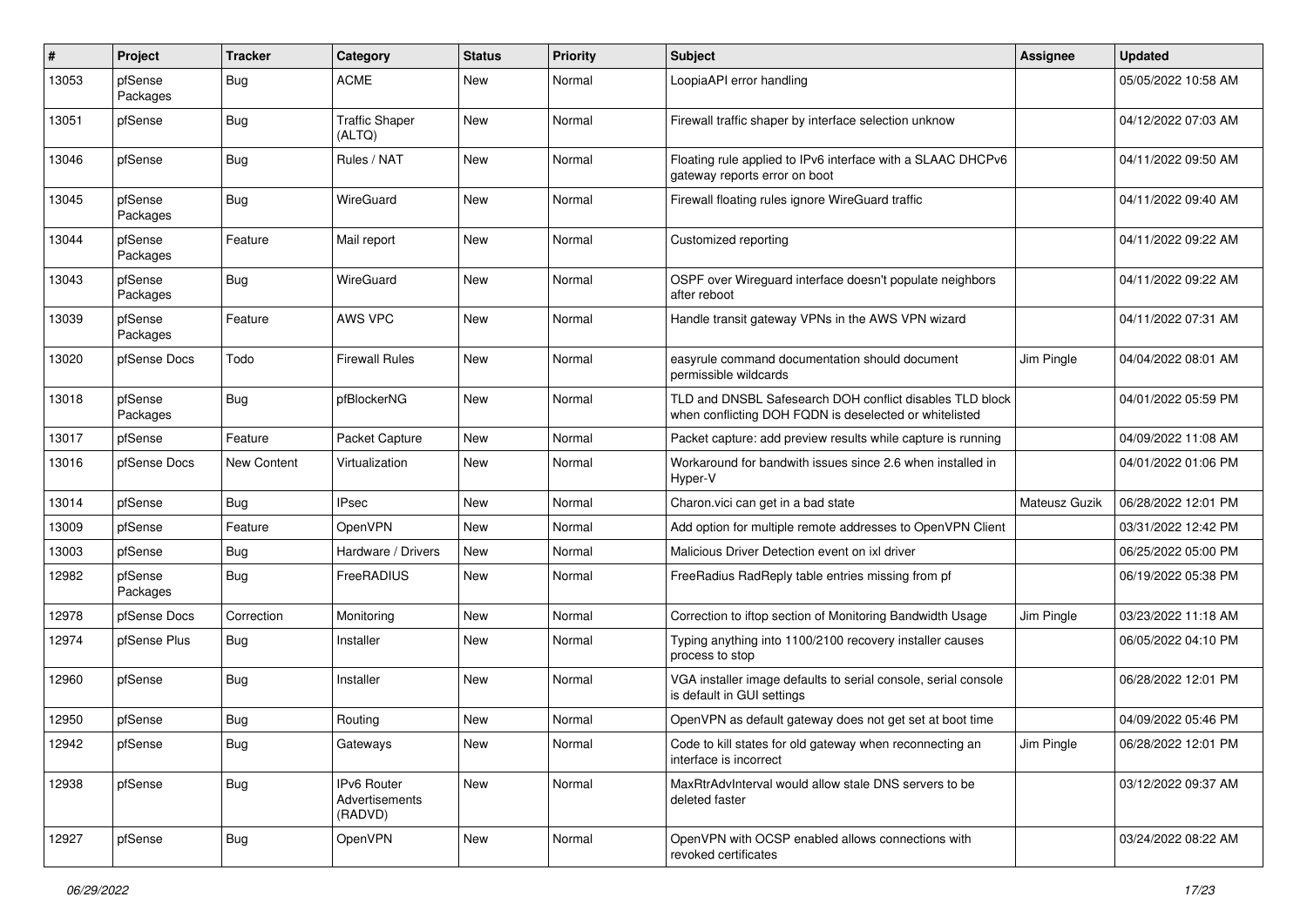| $\#$  | Project             | <b>Tracker</b> | Category               | <b>Status</b> | <b>Priority</b> | Subject                                                                                        | Assignee              | <b>Updated</b>      |
|-------|---------------------|----------------|------------------------|---------------|-----------------|------------------------------------------------------------------------------------------------|-----------------------|---------------------|
| 12924 | pfSense<br>Packages | <b>Bug</b>     | WireGuard              | New           | Normal          | DNS Resolver WireGuard ACL Inconsistency                                                       | Christian<br>McDonald | 04/10/2022 10:36 AM |
| 12922 | pfSense             | Bug            | DHCP (IPv4)            | New           | Normal          | Classless static routes received on DHCP WAN can override<br>chosen default gateway            |                       | 03/28/2022 10:08 AM |
| 12918 | pfSense<br>Packages | Feature        | pfBlockerNG            | New           | Normal          | pfBlockerNG-devel changes from xmlrpc sync do not take<br>effect immediately                   |                       | 03/07/2022 02:29 PM |
| 12916 | pfSense<br>Packages | Bug            | pfBlockerNG            | New           | Normal          | pfBlockerNG-devel cron job does not trigger xmlrpc sync                                        | Viktor Gurov          | 04/11/2022 12:55 PM |
| 12909 | pfSense<br>Packages | Feature        | Suricata               | New           | Normal          | Convert Suricata GeoIP Lookup feature on ALERTS tab to<br>use local GeoIP2 database            | <b>Viktor Gurov</b>   | 03/07/2022 08:28 AM |
| 12905 | pfSense             | Bug            | Web Interface          | New           | Normal          | Add VLAN Re-assignment to Import Interface Mismatch<br>Wizard                                  |                       | 03/07/2022 08:05 AM |
| 12903 | pfSense             | Feature        | Notifications          | New           | Normal          | alternative authentication methods for email notifications?                                    |                       | 03/07/2022 07:52 AM |
| 12899 | pfSense<br>Packages | <b>Bug</b>     | Suricata               | New           | Normal          | Suricata doesn't honor Pass List                                                               |                       | 03/04/2022 01:22 PM |
| 12889 | pfSense<br>Packages | Feature        | <b>FRR</b>             | New           | Normal          | FRR GUI add set ipv6 next-hop global                                                           |                       | 03/02/2022 06:10 AM |
| 12888 | pfSense             | Bug            | Rules / NAT            | New           | Normal          | pfSense sends un-NATed packets during OpenVPN startup                                          |                       | 03/01/2022 03:13 PM |
| 12883 | pfSense Docs        | Todo           | <b>DNS</b>             | New           | Normal          | Feedback on Services - DNS Resolver - Host Overrides                                           |                       | 02/28/2022 07:54 PM |
| 12875 | pfSense             | Bug            | Package System         | New           | Normal          | Import zabbix-agent6 and zabbix-proxy6 from FreeBSD Ports                                      |                       | 05/28/2022 06:50 PM |
| 12874 | pfSense             | Feature        | OpenVPN                | <b>New</b>    | Normal          | OpenVPN RADIUS Framed-Pool                                                                     |                       | 02/25/2022 02:24 PM |
| 12861 | pfSense Docs        | Correction     | Hardware               | New           | Normal          | pfSense hardware tuning guide references obsolete interface<br>loader variable & buffer limits |                       | 02/23/2022 05:31 PM |
| 12860 | pfSense<br>Packages | Feature        | New Package<br>Request | New           | Normal          | add mmc-utils package to all images                                                            |                       | 02/24/2022 07:18 AM |
| 12859 | pfSense<br>Packages | Feature        | Zabbix                 | New           | Normal          | Add Zabbix 6.0 LTS (agent and proxy) packages                                                  |                       | 02/23/2022 07:11 AM |
| 12857 | pfSense             | Bug            | Gateways               | New           | Normal          | Firewall gateway goes away when making changes to<br>Bridge0 device                            |                       | 02/27/2022 11:20 AM |
| 12849 | pfSense             | Bug            | Operating System       | New           | Normal          | pfsync kernel crash on reboot                                                                  | Mateusz Guzik         | 02/22/2022 02:02 PM |
| 12848 | pfSense             | Feature        | Dynamic DNS            | New           | Normal          | Evaluation of the DynDNS "Result Match" string                                                 |                       | 02/22/2022 02:01 AM |
| 12845 | pfSense<br>Packages | Bug            | softflowd              | New           | Normal          | softflowd wrong vlan tag                                                                       |                       | 02/21/2022 10:40 AM |
| 12828 | pfSense             | <b>Bug</b>     | <b>Wireless</b>        | New           | Normal          | pfSense keeps crashing (Fatal trap 12: page fault while in<br>kernel mode)                     |                       | 02/21/2022 07:55 AM |
| 12823 | pfSense             | <b>Bug</b>     | DHCP (IPv6)            | New           | Normal          | Multiple DHCP6 WAN connections PPPoE interface<br>'defached' status                            |                       | 02/18/2022 05:39 AM |
| 12822 | pfSense<br>Packages | <b>Bug</b>     | pfBlockerNG            | New           | Normal          | IPv4 Source ASN format not working                                                             |                       | 02/18/2022 10:47 AM |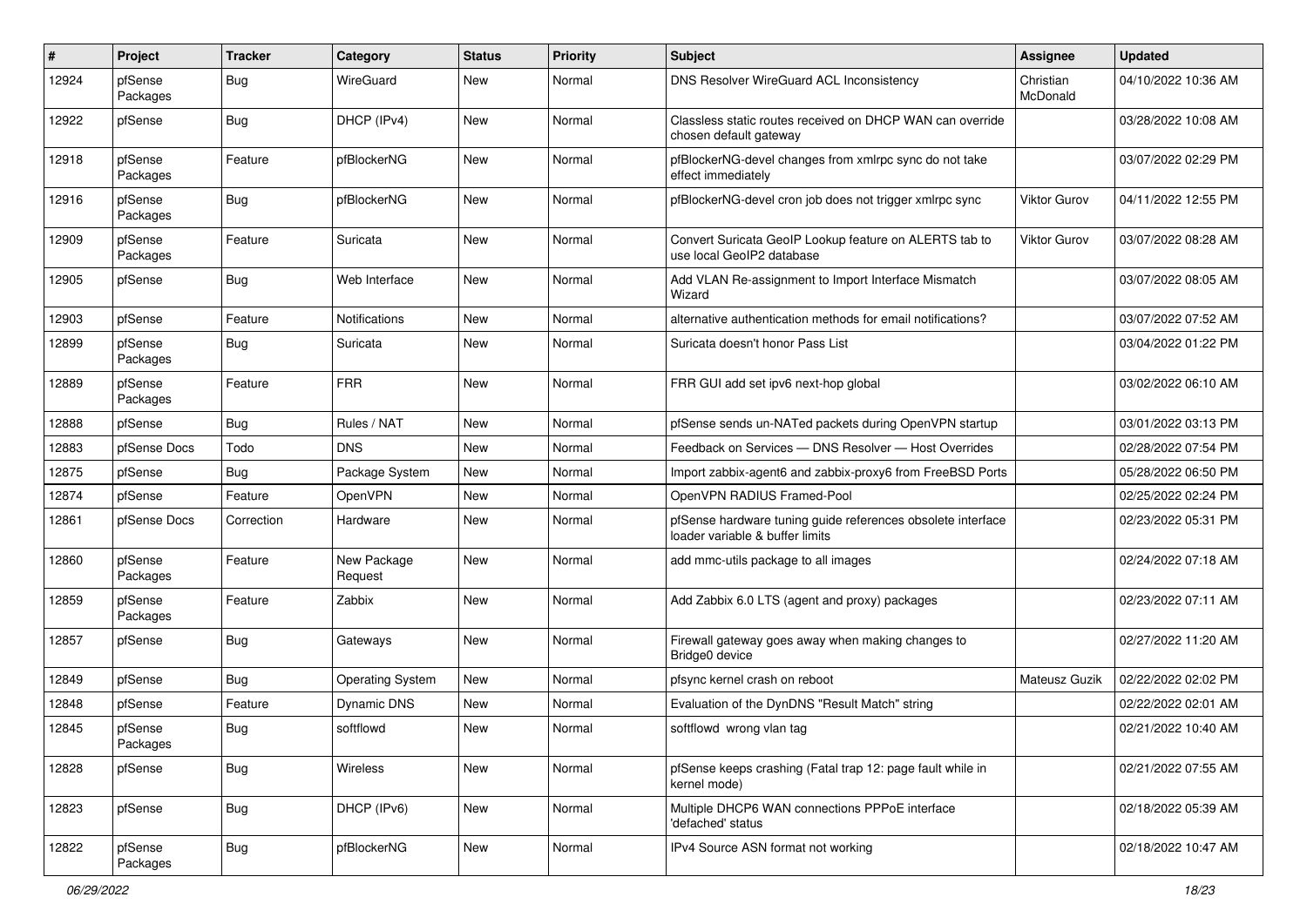| #     | Project             | <b>Tracker</b> | Category              | <b>Status</b> | <b>Priority</b> | Subject                                                                                                                               | Assignee              | <b>Updated</b>      |
|-------|---------------------|----------------|-----------------------|---------------|-----------------|---------------------------------------------------------------------------------------------------------------------------------------|-----------------------|---------------------|
| 12812 | pfSense<br>Packages | Feature        | arpwatch              | New           | Normal          | Would it be helpful if the FreeBSD net-mgmt/arpwatch port<br>had an option to use mail/dma for mail delivery?                         |                       | 02/16/2022 06:09 PM |
| 12811 | pfSense             | Bug            | Gateway Monitoring    | New           | Normal          | Services are not restarted when PPP interfaces connect                                                                                | Jim Pingle            | 06/28/2022 12:01 PM |
| 12806 | pfSense<br>Packages | Todo           | node exporter         | New           | Normal          | Update node exporter to 1.3.1                                                                                                         |                       | 02/15/2022 05:26 PM |
| 12797 | pfSense             | Bug            | UPnP/NAT-PMP          | New           | Normal          | UPnP+STUN forms invalid outbound NAT rules using the<br>external address discovered from STUN                                         |                       | 02/15/2022 01:01 PM |
| 12791 | pfSense Docs        | New Content    | Diagnostics           | New           | Normal          | Diagnostic Information for Support (pfSense)                                                                                          |                       | 02/13/2022 08:49 PM |
| 12787 | pfSense Docs        | Todo           | <b>IPsec</b>          | New           | Normal          | Feedback on pfSense Configuration Recipes - Routing<br>Internet Traffic Through a Site-to-Site IPsec Tunnel                           |                       | 02/11/2022 11:28 PM |
| 12782 | pfSense             | Todo           | Build / Release       | New           | Normal          | Disable compatibility flag                                                                                                            | <b>Brad Davis</b>     | 06/28/2022 12:01 PM |
| 12774 | pfSense             | <b>Bug</b>     | Backup / Restore      | New           | Normal          | Picture widget image is not saved in backup                                                                                           |                       | 04/04/2022 04:48 AM |
| 12768 | pfSense             | Feature        | Upgrade               | New           | Normal          | pfSense-repo: Make sure default config file exists                                                                                    |                       | 06/28/2022 12:01 PM |
| 12767 | pfSense<br>Packages | Bug            | Avahi                 | New           | Normal          | Package radavahi-daemon does does not exist in current<br>pfSense version and it has been removed"" message on<br>pfSense 2.7 restore |                       | 02/07/2022 11:28 AM |
| 12764 | pfSense             | Bug            | Gateways              | New           | Normal          | VTI gateway status is pending after assigning the VTI<br>interface                                                                    |                       | 02/07/2022 05:41 AM |
| 12762 | pfSense             | Bug            | <b>IPsec</b>          | New           | Normal          | IPsec keep alive check ignores Child SA Start Action                                                                                  | Viktor Gurov          | 02/07/2022 11:21 AM |
| 12760 | pfSense<br>Packages | Bug            | WireGuard             | New           | Normal          | Link-local addresses disallowed on Wirequard interfaces                                                                               | Christian<br>McDonald | 02/07/2022 03:50 AM |
| 12756 | pfSense Docs        | Todo           | WireGuard             | New           | Normal          | Feedback on pfSense Configuration Recipes - WireGuard<br>Remote Access VPN Configuration Example                                      | Christian<br>McDonald | 05/31/2022 11:42 AM |
| 12751 | pfSense<br>Packages | <b>Bug</b>     | <b>FRR</b>            | New           | Normal          | Improve FRR route restoration after gateway events                                                                                    |                       | 02/06/2022 11:07 PM |
| 12748 | pfSense<br>Packages | Feature        | Suricata              | New           | Normal          | Suricata blocked page timestamp breakout to it's own<br>sortable column                                                               |                       | 02/01/2022 12:06 PM |
| 12747 | pfSense             | <b>Bug</b>     | Logging               | New           | Normal          | System log is filled by sshguard                                                                                                      |                       | 05/03/2022 03:08 AM |
| 12737 | pfSense             | Bug            | Certificates          | New           | Normal          | CApath is not defined by default in curl                                                                                              |                       | 06/28/2022 12:01 PM |
| 12730 | pfSense             | Bug            | <b>Captive Portal</b> | New           | Normal          | RADIUS accounting does not work if WAN is down                                                                                        |                       | 01/26/2022 05:13 AM |
| 12726 | pfSense             | Bug            | Authentication        | New           | Normal          | LDAP select container button auto populate                                                                                            |                       | 01/25/2022 01:48 PM |
| 12717 | pfSense<br>Packages | Todo           | Squid                 | New           | Normal          | Squid 5.x Branch                                                                                                                      |                       | 01/25/2022 06:24 PM |
| 12715 | pfSense             | <b>Bug</b>     | Authentication        | New           | Normal          | Long system startup time when LDAP is configured and<br>unavailable during startup.                                                   | Christian<br>McDonald | 01/24/2022 05:50 AM |
| 12711 | pfSense<br>Packages | Feature        | Telegraf              | New           | Normal          | Add InfluxDB V2 support                                                                                                               |                       | 01/21/2022 02:54 AM |
| 12708 | pfSense             | <b>Bug</b>     | Aliases / Tables      | New           | Normal          | alias with non resolving DNS entry breaks underlying pf table                                                                         |                       | 02/20/2022 06:13 PM |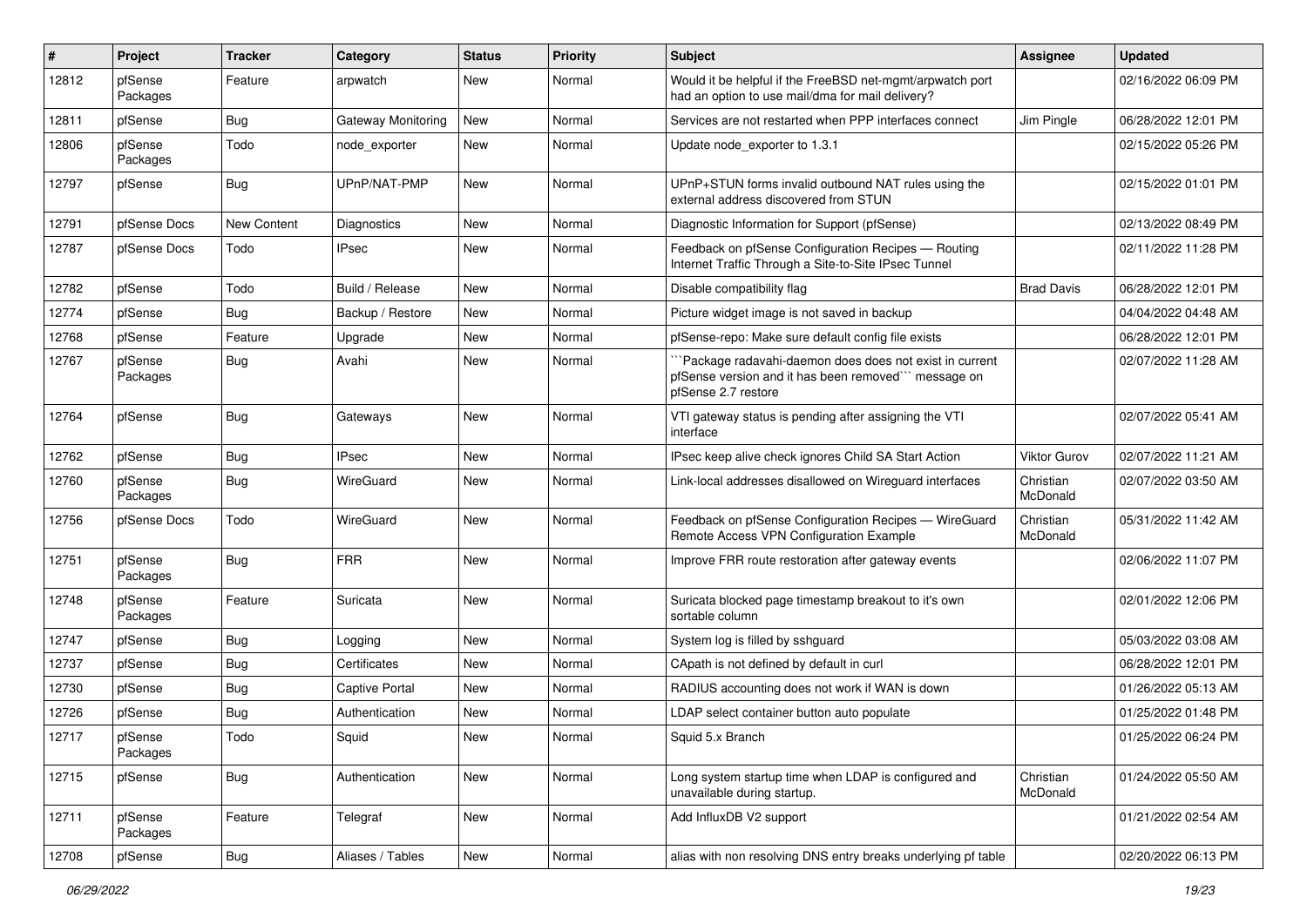| #     | Project             | <b>Tracker</b> | Category               | <b>Status</b> | <b>Priority</b> | Subject                                                                             | Assignee             | <b>Updated</b>      |
|-------|---------------------|----------------|------------------------|---------------|-----------------|-------------------------------------------------------------------------------------|----------------------|---------------------|
| 12679 | pfSense             | Feature        | Interfaces             | New           | Normal          | Remind user to update DHCPv6 range when changing<br>interface IPv6 prefix           |                      | 01/12/2022 07:36 AM |
| 12676 | pfSense             | Feature        | Rules / NAT            | New           | Normal          | Add the Tagged option on the Port Forward rules edit page                           |                      | 01/11/2022 05:52 AM |
| 12670 | pfSense<br>Packages | Bug            | <b>ACME</b>            | New           | Normal          | ACME package writes credentials to system log                                       | <b>Viktor Gurov</b>  | 03/07/2022 10:58 AM |
| 12667 | pfSense<br>Packages | <b>Bug</b>     | WireGuard              | New           | Normal          | Firewall Crashed After Upgrading Wireguard                                          |                      | 01/07/2022 09:18 AM |
| 12665 | pfSense             | Feature        | Rules / NAT            | New           | Normal          | Ability to add custom pf rules from the GUI                                         |                      | 01/07/2022 09:30 AM |
| 12659 | pfSense Docs        | Todo           | Hardware               | New           | Normal          | Feedback on Hardware - Hardware Tuning and<br>Troubleshooting - Flow Control for ix |                      | 01/16/2022 10:22 AM |
| 12658 | pfSense<br>Packages | Feature        | darkstat               | New           | Normal          | Adding prometheus metrics to darkstat                                               |                      | 05/27/2022 09:44 PM |
| 12656 | pfSense<br>Packages | Feature        | New Package<br>Request | New           | Normal          | <b>NextDNS</b>                                                                      |                      | 01/31/2022 01:50 AM |
| 12655 | pfSense<br>Packages | Bug            | Telegraf               | New           | Normal          | telegraf, wireguard plugin failing                                                  |                      | 12/30/2021 05:51 PM |
| 12648 | pfSense             | Bug            | <b>Captive Portal</b>  | New           | Normal          | Undocumented variables 'listenporthttp' and 'listenporthttps'                       |                      | 12/28/2021 10:44 AM |
| 12645 | pfSense             | Bug            | IPsec                  | New           | Normal          | `filterdns`` does not monitor remote IPsec gateways for IPv6<br>address changes     | Viktor Gurov         | 06/28/2022 12:01 PM |
| 12625 | pfSense             | Feature        | Logging                | New           | Normal          | Granular logging options for default firewall rules.                                |                      | 12/21/2021 06:39 PM |
| 12623 | pfSense<br>Packages | Bug            | <b>ACME</b>            | New           | Normal          | acme.sh package   DNS-ISPConfig settings                                            | <b>Viktor Gurov</b>  | 03/10/2022 03:42 PM |
| 12612 | pfSense             | Bug            | <b>DNS Resolver</b>    | New           | Normal          | DNS Resolver is restarted during every "rc.newwanip" event                          |                      | 06/28/2022 12:01 PM |
| 12602 | pfSense             | Feature        | <b>Dynamic DNS</b>     | New           | Normal          | DHCPv6 should allow DDNS Client updates for hosts                                   |                      | 12/15/2021 11:00 AM |
| 12600 | pfSense             | Feature        | Aliases / Tables       | New           | Normal          | allow custom mask for a network alias created from a FQDN                           |                      | 12/15/2021 10:50 AM |
| 12597 | pfSense Docs        | New Content    | Hardware               | New           | Normal          | How to reset IPMI settings and password for Netgate<br>appliances                   |                      | 05/07/2022 12:33 PM |
| 12581 | pfSense             | Regression     | DHCP (IPv6)            | New           | Normal          | CARP IPv6 assigned address does not get advertised to<br>endpoints with RADV        |                      | 12/16/2021 02:34 PM |
| 12573 | pfSense<br>Packages | Feature        | New Package<br>Request | New           | Normal          | Dashboard widget with external connection map                                       | aleksei<br>prokofiev | 12/07/2021 07:38 AM |
| 12570 | pfSense Docs        | Correction     | General                | New           | Normal          | Active appliance list missing 6100                                                  |                      | 12/06/2021 11:41 AM |
| 12565 | pfSense Docs        | New Content    | OpenVPN                | New           | Normal          | Document new "Duplicate Connection Limit" option on<br>OpenVPN server instances     | Jim Pingle           | 12/06/2021 08:07 AM |
| 12563 | pfSense             | Bug            | OpenVPN                | New           | Normal          | OpenVPN server doesn't support Framed-IPv6-Address<br>RADIUS attribute              |                      | 12/03/2021 11:19 AM |
| 12553 | pfSense             | Feature        | Backup / Restore       | New           | Normal          | Auto Config Backup: Allow selecting multiple backups for<br>deletion                |                      | 02/22/2022 04:27 AM |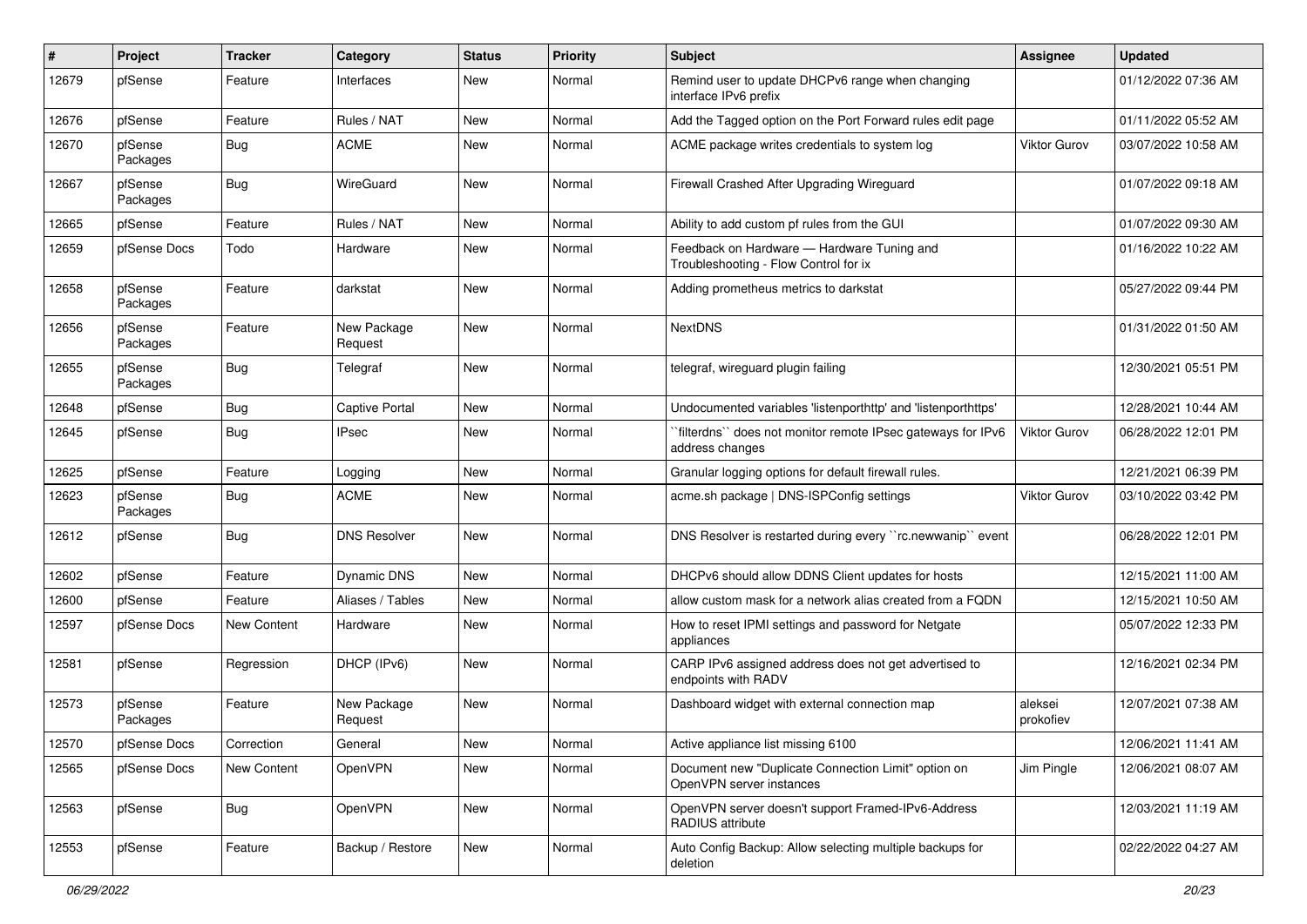| #     | Project             | <b>Tracker</b> | Category                 | <b>Status</b> | <b>Priority</b> | <b>Subject</b>                                                                                                            | Assignee              | <b>Updated</b>      |
|-------|---------------------|----------------|--------------------------|---------------|-----------------|---------------------------------------------------------------------------------------------------------------------------|-----------------------|---------------------|
| 12552 | pfSense             | Bug            | OpenVPN                  | New           | Normal          | 'Pull DNS" option within OpenVPN client does not cause<br>pfSense to use DNS servers assigned by remote OpenVPN<br>server |                       | 12/08/2021 08:45 AM |
| 12549 | pfSense             | Regression     | <b>IPsec</b>             | New           | Normal          | Per-user Mobile IPsec settings are not applied to connecting<br>mobile clients                                            | Jim Pingle            | 06/28/2022 12:01 PM |
| 12546 | pfSense Plus        | Feature        | Authentication           | New           | Normal          | Add 2FA Support to pfSense Plus Local Database<br>Authentication                                                          |                       | 06/25/2022 05:30 PM |
| 12542 | pfSense             | <b>Bug</b>     | Virtual IP Addresses     | <b>New</b>    | Normal          | Cannot assign a same IPv6 Link-Local address to different<br>interfaces                                                   |                       | 11/25/2021 01:41 AM |
| 12538 | pfSense<br>Packages | <b>Bug</b>     | <b>PIMD</b>              | New           | Normal          | PIMD sub-interface bug                                                                                                    |                       | 11/20/2021 09:44 PM |
| 12535 | pfSense             | Documentation  | Routing                  | New           | Normal          | Negate Rules function does not match the description                                                                      |                       | 11/19/2021 02:03 PM |
| 12534 | pfSense Plus        | Feature        | Hardware / Drivers       | New           | Normal          | Generate a ISO Image for Remote Restore of pfSense Plus<br>on the XG-1537 and 1541 units with IPMI                        |                       | 05/30/2022 10:28 AM |
| 12526 | pfSense<br>Packages | Feature        | WireGuard                | New           | Normal          | <b>WireGuard Widget</b>                                                                                                   | Christian<br>McDonald | 11/17/2021 07:15 AM |
| 12525 | pfSense<br>Packages | Feature        | WireGuard                | New           | Normal          | WireGuard Tunnel restore configuration                                                                                    | Christian<br>McDonald | 11/17/2021 07:15 AM |
| 12524 | pfSense Plus        | Feature        | Operating System         | <b>New</b>    | Normal          | OpenSSL QAT Engine                                                                                                        |                       | 04/10/2022 02:54 AM |
| 12519 | pfSense             | Bug            | Authentication           | New           | Normal          | Fail authentication using special character in password via<br>the LDAP connector                                         |                       | 11/12/2021 07:39 AM |
| 12513 | pfSense<br>Packages | Feature        | WireGuard                | New           | Normal          | WireGuard Utilization Status (Beyond Active Connection)                                                                   | Christian<br>McDonald | 12/22/2021 08:40 PM |
| 12509 | pfSense             | <b>Bug</b>     | OpenVPN                  | New           | Normal          | Deffered authentication does not work with auth-gen-token<br>external-auth or pusk "auth-token"                           |                       | 11/08/2021 04:01 AM |
| 12508 | pfSense             | <b>Bug</b>     | <b>DHCP Relay</b>        | New           | Normal          | DHCP Relay over VPN                                                                                                       |                       | 11/06/2021 11:25 AM |
| 12504 | pfSense             | <b>Bug</b>     | Interfaces               | New           | Normal          | BCM57412 NetXtreme-E 10Gb RDMA Ethernet controller<br>issue                                                               |                       | 11/05/2021 04:51 AM |
| 12502 | pfSense<br>Packages | Feature        | syslog-ng                | New           | Normal          | Syslog-ng Configuration Library (scl) missing                                                                             |                       | 11/02/2021 06:06 PM |
| 12491 | pfSense<br>Packages | Feature        | squidguard               | New           | Normal          | squidquard: allow multiple regex                                                                                          |                       | 10/28/2021 03:30 PM |
| 12483 | pfSense             | Bug            | Configuration<br>Backend | New           | Normal          | GUI creates inconsistent config.xml                                                                                       |                       | 10/23/2021 06:48 AM |
| 12473 | pfSense             | Feature        | <b>IPsec</b>             | New           | Normal          | Allow user adjustment of IPsec Keep Alive periodic checks                                                                 |                       | 12/22/2021 05:59 AM |
| 12467 | pfSense             | Bug            | Captive Portal           | New           | Normal          | CP error on client disconnect after reboot                                                                                |                       | 10/17/2021 05:35 AM |
| 12465 | pfSense<br>Packages | Feature        | haproxy                  | New           | Normal          | Add forwardfor advanced usecases                                                                                          |                       | 10/16/2021 07:35 PM |
| 12461 | pfSense Docs        | Todo           | Hardware                 | New           | Normal          | Improve macOS Serial Command Instructions                                                                                 |                       | 10/15/2021 03:47 PM |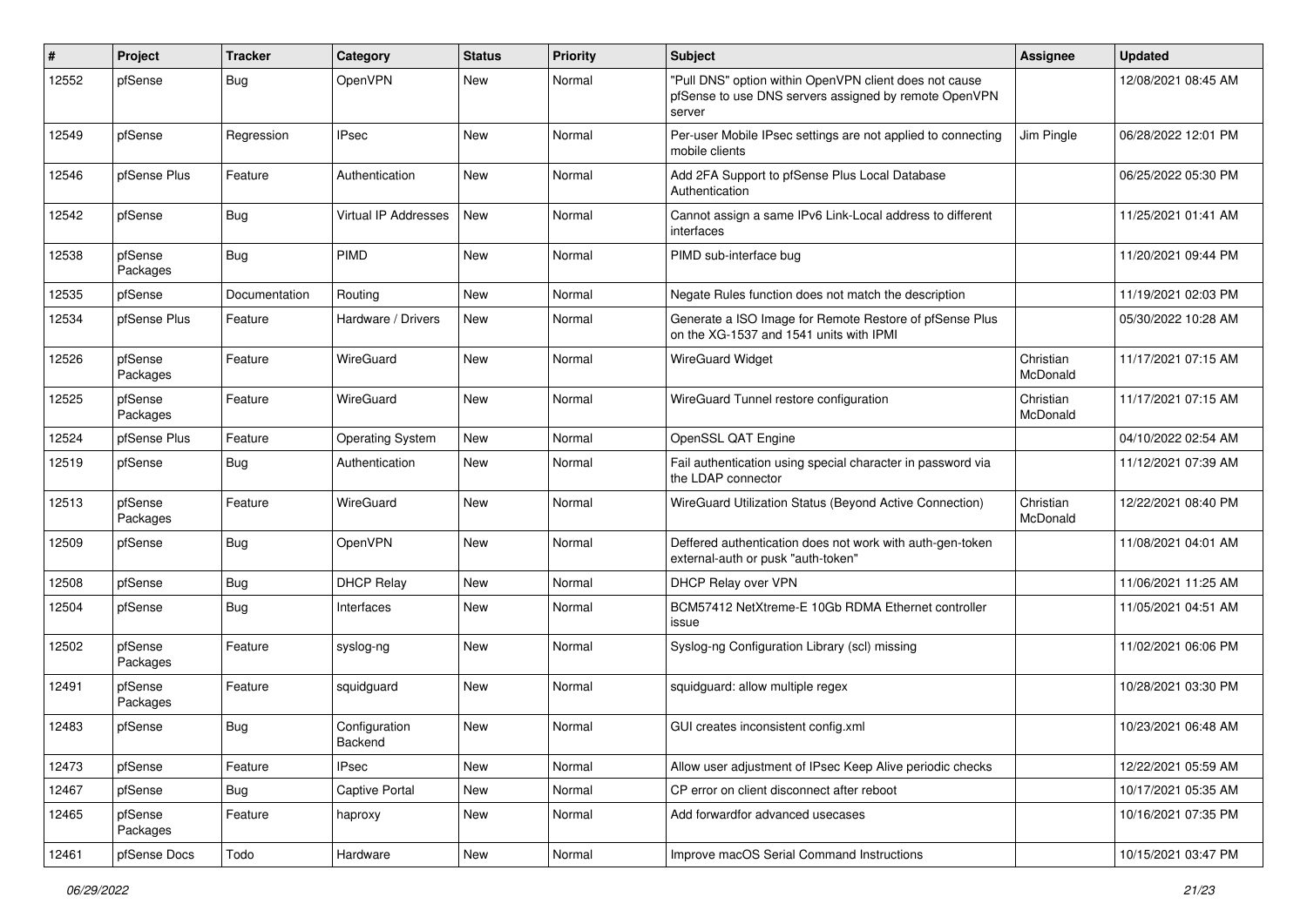| $\vert$ # | Project             | <b>Tracker</b> | Category                    | <b>Status</b> | Priority | <b>Subject</b>                                                                                                                      | Assignee   | <b>Updated</b>      |
|-----------|---------------------|----------------|-----------------------------|---------------|----------|-------------------------------------------------------------------------------------------------------------------------------------|------------|---------------------|
| 12459     | pfSense             | Todo           | Virtual IP Addresses        | <b>New</b>    | Normal   | Add IP Alias subnet input validation                                                                                                |            | 10/15/2021 09:35 AM |
| 12458     | pfSense             | Feature        | Authentication              | <b>New</b>    | Normal   | Use "unixHomeDirectory" instead of "homeDirectory" when<br>LDAP authentication server is Active Directory                           |            | 10/15/2021 08:18 AM |
| 12451     | pfSense             | <b>Bug</b>     | <b>Virtual IP Addresses</b> | <b>New</b>    | Normal   | deleteVIP() does not check RFC2136 Update Source                                                                                    |            | 10/13/2021 10:06 AM |
| 12444     | pfSense<br>Packages | Bug            | ntop                        | New           | Normal   | ntopng throws errors when viewing single host                                                                                       |            | 10/11/2021 12:39 PM |
| 12436     | pfSense             | <b>Bug</b>     | <b>PPPoE Server</b>         | <b>New</b>    | Normal   | Pppoe server config gui does not allow setting of chap<br>authentication, and sets the network start address for<br>allocation to 0 |            | 10/21/2021 08:15 AM |
| 12427     | pfSense<br>Packages | Todo           | haproxy                     | <b>New</b>    | Normal   | ha-proxy: action order in the GUI is not keeped in the<br>resulting ha-proxy configuration                                          |            | 10/06/2021 07:02 AM |
| 12421     | pfSense             | Bug            | Rules / NAT                 | New           | Normal   | IPV6 limiter bug                                                                                                                    |            | 10/02/2021 08:44 AM |
| 12411     | pfSense Docs        | Todo           | High Availability           | New           | Normal   | Feedback on High Availability - pfSense XML-RPC Config<br><b>Sync Overview</b>                                                      |            | 09/29/2021 10:39 AM |
| 12402     | pfSense Docs        | Todo           | Configuration               | <b>New</b>    | Normal   | Feedback on Configuration - Advanced Configuration<br>Options - Notifications                                                       |            | 09/24/2021 12:46 AM |
| 12401     | pfSense             | Bug            | <b>Traffic Graphs</b>       | <b>New</b>    | Normal   | Traffic graphs with untagged and tagged VLAN on same<br>interface                                                                   |            | 09/23/2021 09:18 PM |
| 12400     | pfSense Docs        | Correction     | <b>NAT</b>                  | <b>New</b>    | Normal   | NAT 1:1 documentation - multi-wan information                                                                                       |            | 03/13/2022 12:53 PM |
| 12395     | pfSense Docs        | Todo           | Packages                    | <b>New</b>    | Normal   | Feedback on Packages - FRR Package - Border Gateway<br>Protocol - BGP Required Information                                          |            | 09/21/2021 04:32 PM |
| 12382     | pfSense             | Regression     | OpenVPN                     | <b>New</b>    | Normal   | Certificate Depth checking creates OpenVPN micro-outages<br>every time a user authenticates after 2.5.2 upgrade                     |            | 01/17/2022 04:17 AM |
| 12367     | pfSense             | Todo           | Installer                   | New           | Normal   | ZFS: Do not show memstick disk on target list                                                                                       |            | 09/13/2021 07:37 AM |
| 12358     | pfSense<br>Packages | Feature        | pfBlockerNG                 | New           | Normal   | IP List Copy/Import/Export                                                                                                          |            | 09/09/2021 01:56 PM |
| 12357     | pfSense             | Bug            | Captive Portal              | <b>New</b>    | Normal   | Captive Portal popup Logout button loads full login page in<br>popup when clicked                                                   |            | 10/27/2021 12:10 PM |
| 12338     | pfSense<br>Packages | Bug            | <b>RRD Summary</b>          | New           | Normal   | RRD Summary does not report data on 3100                                                                                            |            | 04/15/2022 02:54 PM |
| 12335     | pfSense             | Bug            | <b>IPsec</b>                | New           | Normal   | <b>IPsec DNS inefficiency</b>                                                                                                       | Jim Pingle | 06/28/2022 12:01 PM |
| 12329     | pfSense<br>Packages | Feature        | Avahi                       | New           | Normal   | Add optional floating firewall rules for IPv4 and IPv6                                                                              |            | 02/09/2022 04:43 PM |
| 12308     | pfSense<br>Packages | Feature        | New Package<br>Request      | New           | Normal   | Dynamicaly Update Firewall Aliases from OpenVPN LDAP<br>Group membership of the connected user                                      |            | 08/27/2021 12:51 AM |
| 12300     | pfSense             | Feature        | Hardware / Drivers          | New           | Normal   | Add Aquantia Atlantic driver to pfsense                                                                                             |            | 09/14/2021 06:49 AM |
| 12286     | pfSense<br>Packages | Bug            | FreeRADIUS                  | <b>New</b>    | Normal   | Add support for ntlm_auth in LDAP                                                                                                   |            | 08/20/2021 08:27 AM |